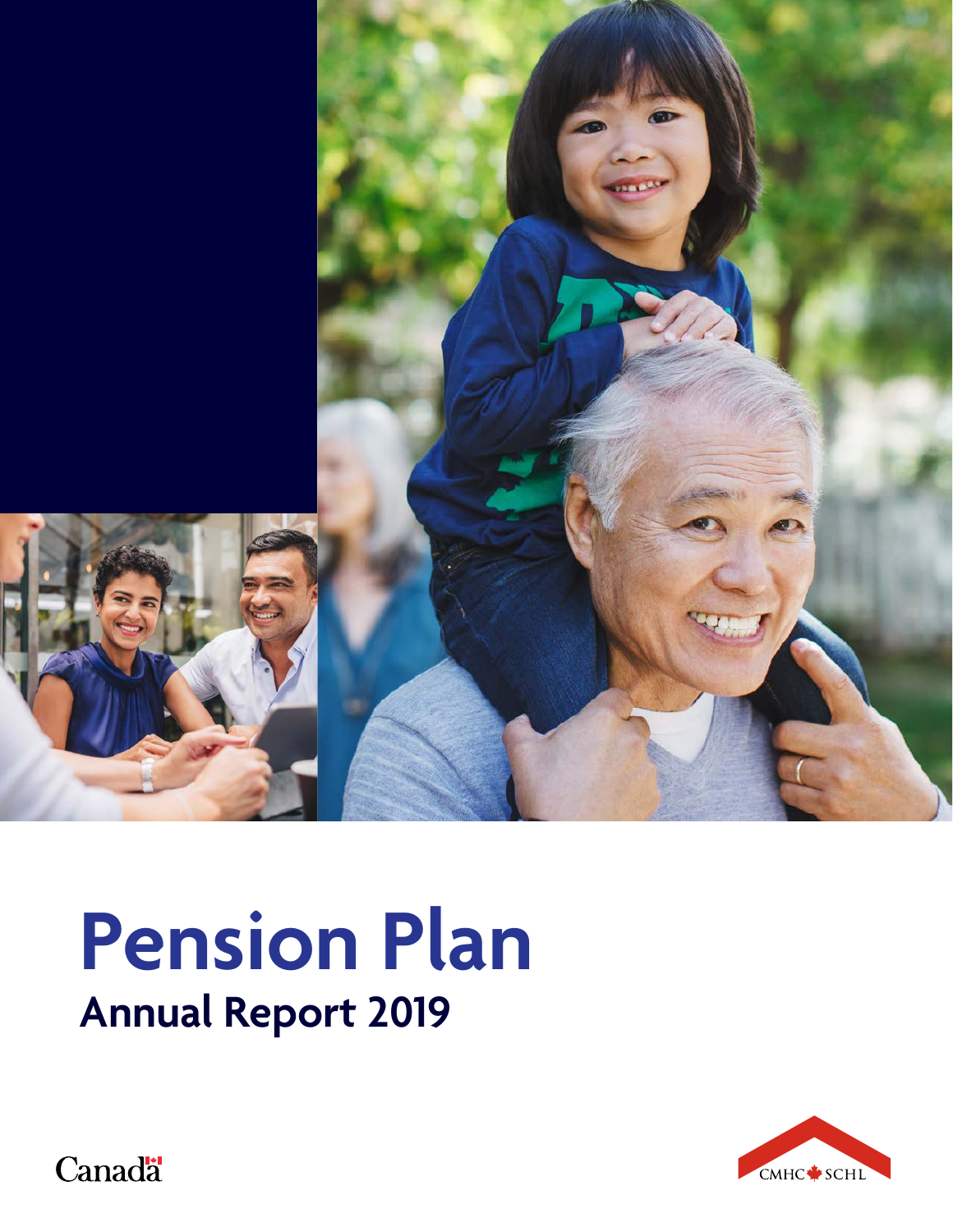## **Our mission**

The mission of the Canada Mortgage and Housing Corporation (CMHC) Pension Plan is to provide its members and beneficiaries with pension benefits in accordance with the provisions of the CMHC Pension Plan Rules. This is accomplished through efficient administration and prudent investment of the Pension Plan's assets to maximize returns while safeguarding assets.

CMHC supports the Government of Canada policy on access to information for people with disabilities. If you would like to obtain this publication in an alternative format, call 1-800-668-2642

© 2020 Canada Mortgage and Housing Corporation

All rights reserved. No portion of this report may be reproduced, stored in a retrieval system or transmitted in any form or by any means, mechanical, electronic, photocopying, recording or otherwise, without the prior written permission of Canada Mortgage and Housing Corporation. Without limiting the generality of the foregoing, no portion of this report may be translated into any other language without the prior written permission of Canada Mortgage and Housing Corporation.

Printed in Canada

Produced by CMHC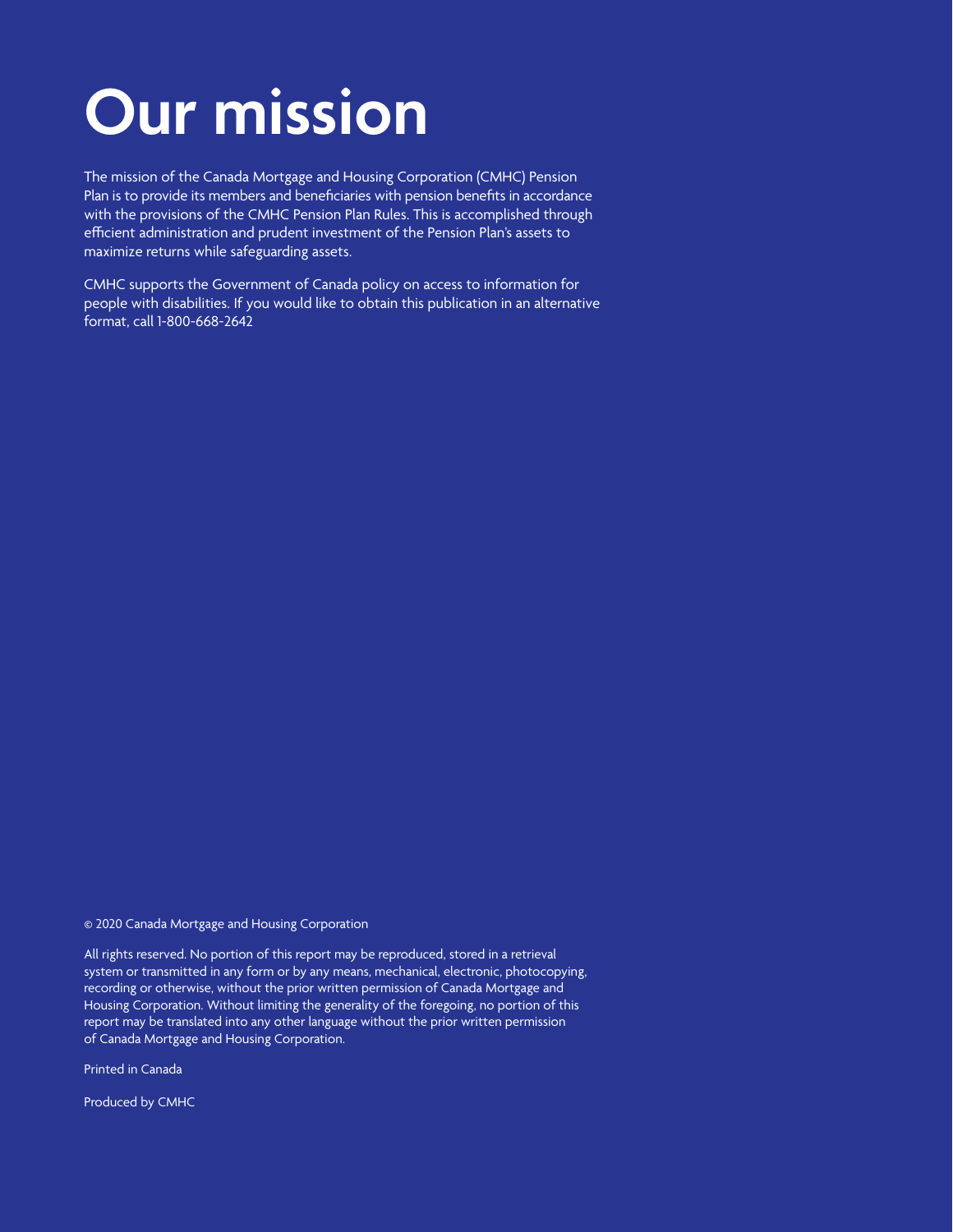## **Table of Content**

| <b>Management's Responsibility For Financial Reporting19</b> |  |
|--------------------------------------------------------------|--|
|                                                              |  |
|                                                              |  |
|                                                              |  |

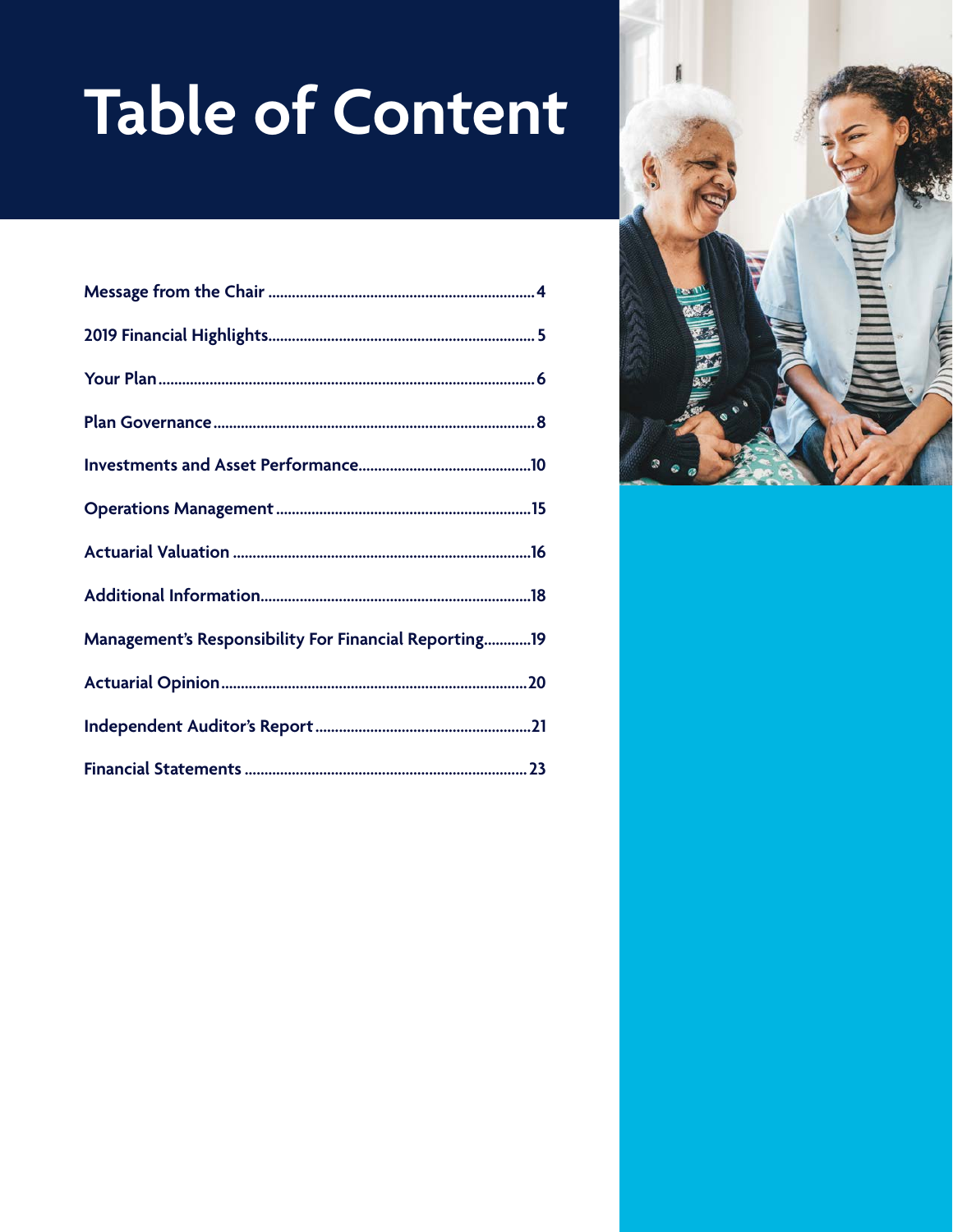## <span id="page-3-0"></span>**Message from the Chair**

At CMHC, we are committed to providing you – our employees and retirees – with a competitive and sustainable Pension Plan in order to help you plan for retirement.

On behalf of the Trustees of the Pension Fund, it is my pleasure to present the Pension Plan Annual Report for 2019.

Your Pension Plan is designed to help you plan for retirement while also giving you the flexibility to make decisions you believe will best meet your financial needs.

I am pleased to report that as at December 31, 2019, your Pension Plan was fully funded on a going concern basis at 112%, as reported in the annual actuarial valuation. Fund returns were positively affected by strong bond and equity markets in 2019.

Under the Plan's governance framework, investment decisions are made to ensure we are meeting Plan obligations and prioritizing your long-term interests.

In 2019, CMHC's Board of Directors identified climate change as a key factor in CMHC's long-term outlook. In 2020, we will undertake risk analyses to help us understand how climate risks may affect the Pension Plan. We expect to share our findings with you in the future.

Each year, the Board of Directors determines the level of contributions required to sustain the Plan in light of the Plan's financial position. In 2019, CMHC contributed 8.8% of total employee base salaries to the Plan, while employees contributed 9.5% of total employee base salaries. In addition, \$8.7 million in past-service contributions were made by members who chose to buy back years of service after transitioning to the Plan, which came into effect on January 1, 2018. In addition to contributing 8.8% of total employee base salaries, CMHC contributed \$13.7 million to the Plan in special payments.

Since December 31 2019, the outbreak of a novel strain of coronavirus, causing the disease specifically identified as COVID-19, has resulted in governments worldwide enacting emergency measures to combat the spread of the virus. The Government of Canada has announced a new set of economic measures to help stabilize the economy during this challenging period. Due to the rapidly changing environment, there can be no assurance of the impact or magnitude of these events on our future financial results; however, CMHC stands fully behind the future obligations of the Pension Plan.

As part of the annual review of the level of indexation of benefits for post-2017 service, the Board decided that these benefits would be indexed at 100% of CPI as at January 1, 2021.

Sound management of the Pension Plan could not be achieved without the dedicated efforts of my fellow Trustees and CMHC's executive and staff. I look forward to continuing to work with them in the coming year to ensure the continued health of the Plan.

 $^{\prime}$ 

Anne Giardini Chair, Pension Fund Trustees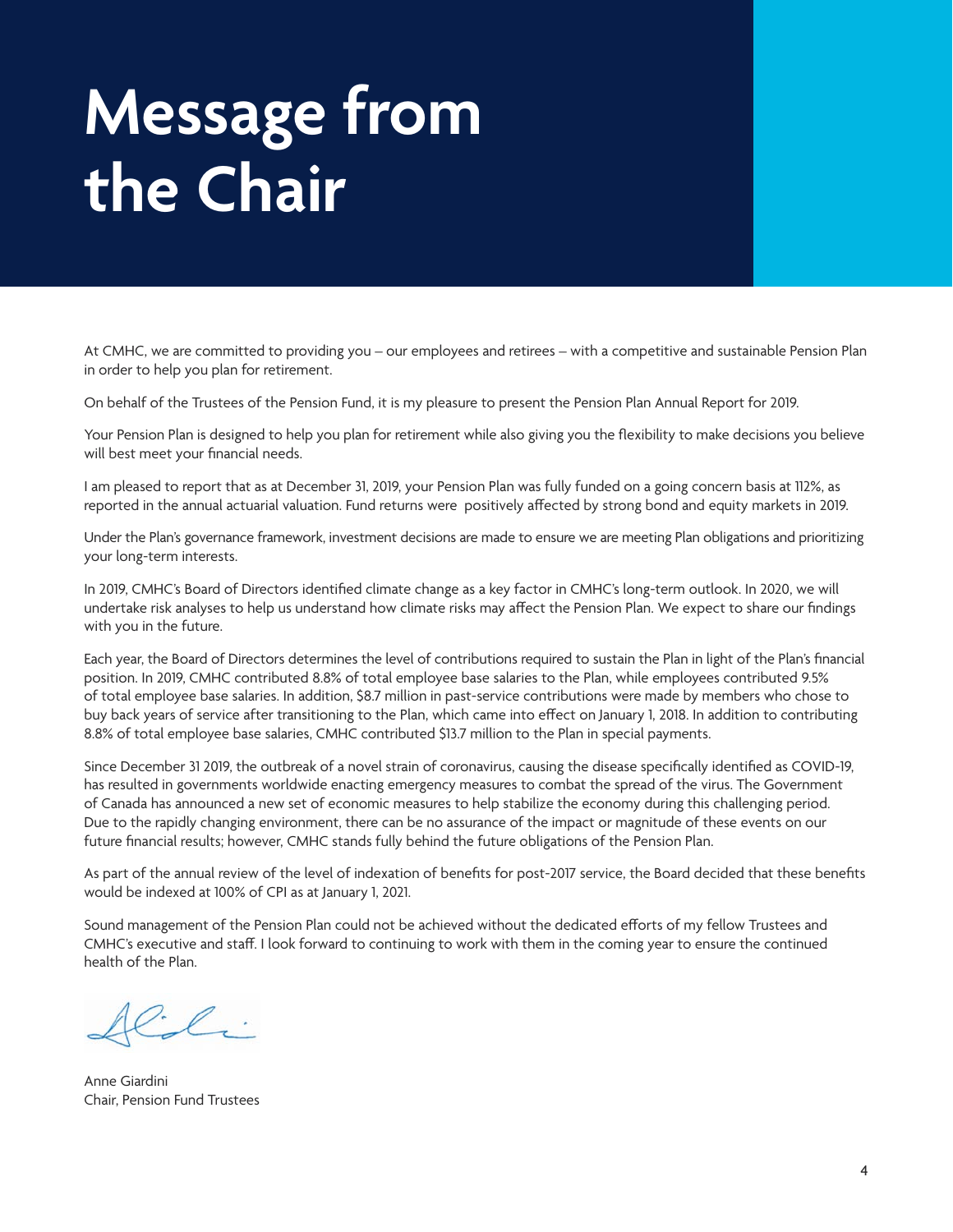## **2019 Financial Highlights**

## **\$ 2,255 MILLION Net assets available for benefits**

**111.7% Fully funded on a going-concern basis (2018 - 115.9%)**

**95.8% Solvency ratio increased (2018 - 95.2%)**







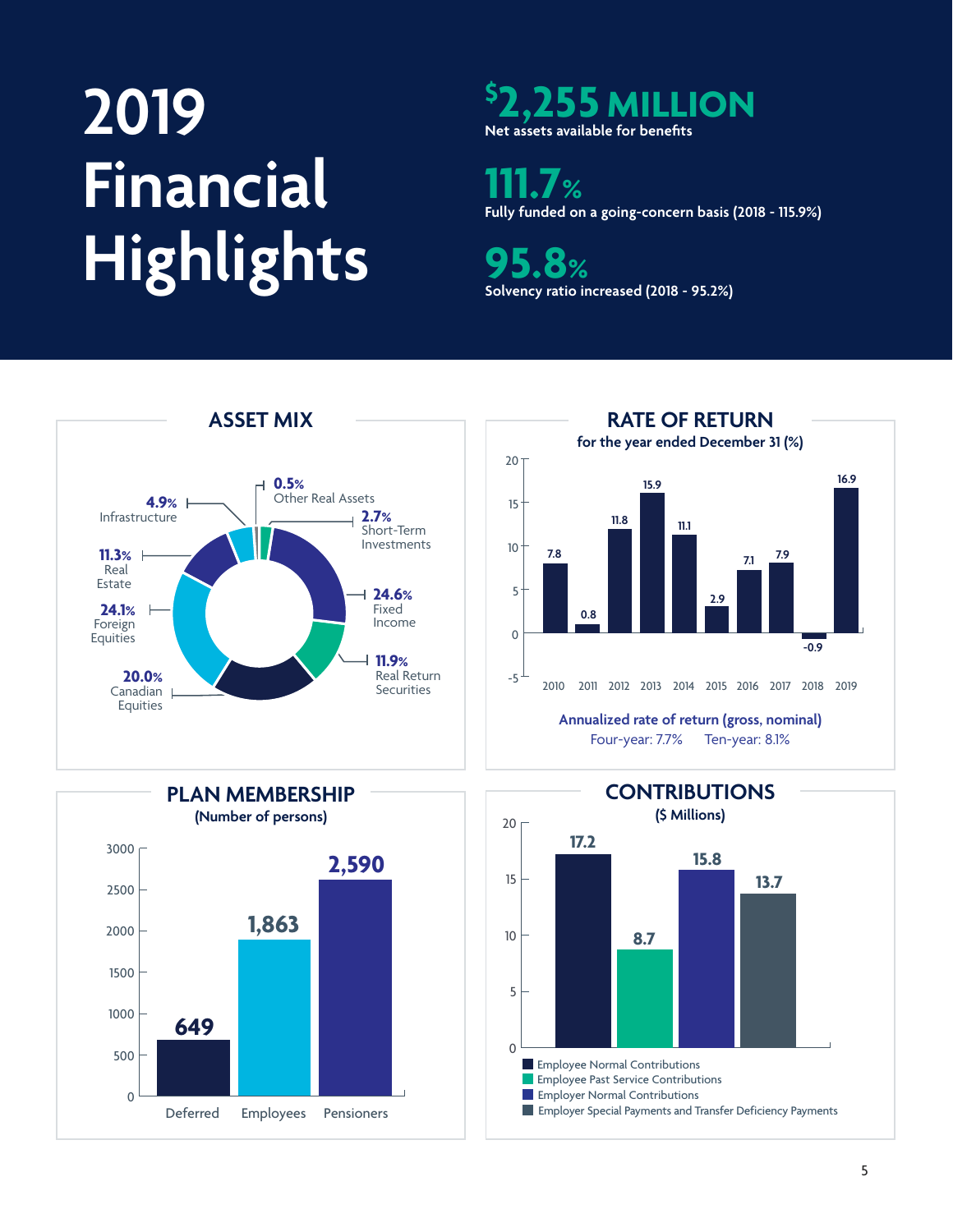## <span id="page-5-0"></span>**Your Plan**

The CMHC Pension Plan (the Plan) provides a defined benefit pension. This means that, at retirement, members receive a retirement income based on a formula that can be calculated in advance. Subject to the applicable plan rules, the formula is based on a percentage of the average salary of the member's best five consecutive years multiplied by the number of years of benefit service. Since the introduction of the new Plan design, effective January 1, 2018, employees have the possibility to choose between two options. Option A provides a higher pension benefit at retirement but is subject to higher contribution rates than Option B. Option B provides lower benefits at retirement and is subject to lower contribution rates. Every year, members must elect the option they wish to participate in for the following year. If no election is made, Option A is assigned to the member as the default option.

The Plan provides survivor benefits for a member's eligible spouse or common-law partner. For service accrued before January 1, 2018, benefits are indexed to the Consumer Price Index (CPI) in accordance with Plan rules. For service accrued after January 1, 2018, indexation of benefits to CPI is conditional in accordance with Plan rules and approval of the Board of Directors. On January 1, 2020 pension benefits were increased by 2.0%. This adjustment is based on the average change in CPI over the 12-month period ending September 30, 2019, over the average change in CPI over the 12-month period of the preceding year.

## **Contributions**

In 2019, the employee contribution rate was 7.75% of earnings up to \$57,400 (Yearly Maximum Pensionable Earnings or YMPE), and 10.25% of earnings above this level for members who elected Option A. Members who elected Option B contributed at a rate of 5.25% up to the YMPE, and 7.75% of earnings above this level. In total, employees contributed \$25.9 million to the Plan. This included normal contributions of \$17.2 million as well as past service contributions of \$8.7 million.

CMHC's total contributions to the Plan in 2019 were \$29.5 million. This included full normal contributions as well as special payments of \$13.7 million related to the solvency deficit reported by the actuarial valuation as at December 31, 2018.

## **Employee and Employer Contributions (\$ millions)**

|                                            | 2015 | 2016 | 2017 | 2018 | 2019 |
|--------------------------------------------|------|------|------|------|------|
| <b>Employee Normal Contributions</b>       | 12.2 | 12.0 | 10.9 | 15.5 | 17.2 |
| <b>Employee Past Service Contributions</b> | 0.4  | 0.2  | 0.2  | 0.3  | 8.7  |
| <b>Employer Normal Contributions</b>       | 15.0 | 17.0 | 16.1 | 77.4 | 15.8 |
| <b>Employer Special Payments</b>           | 47.5 | 77 1 | 78.5 | 23.9 | 13.7 |

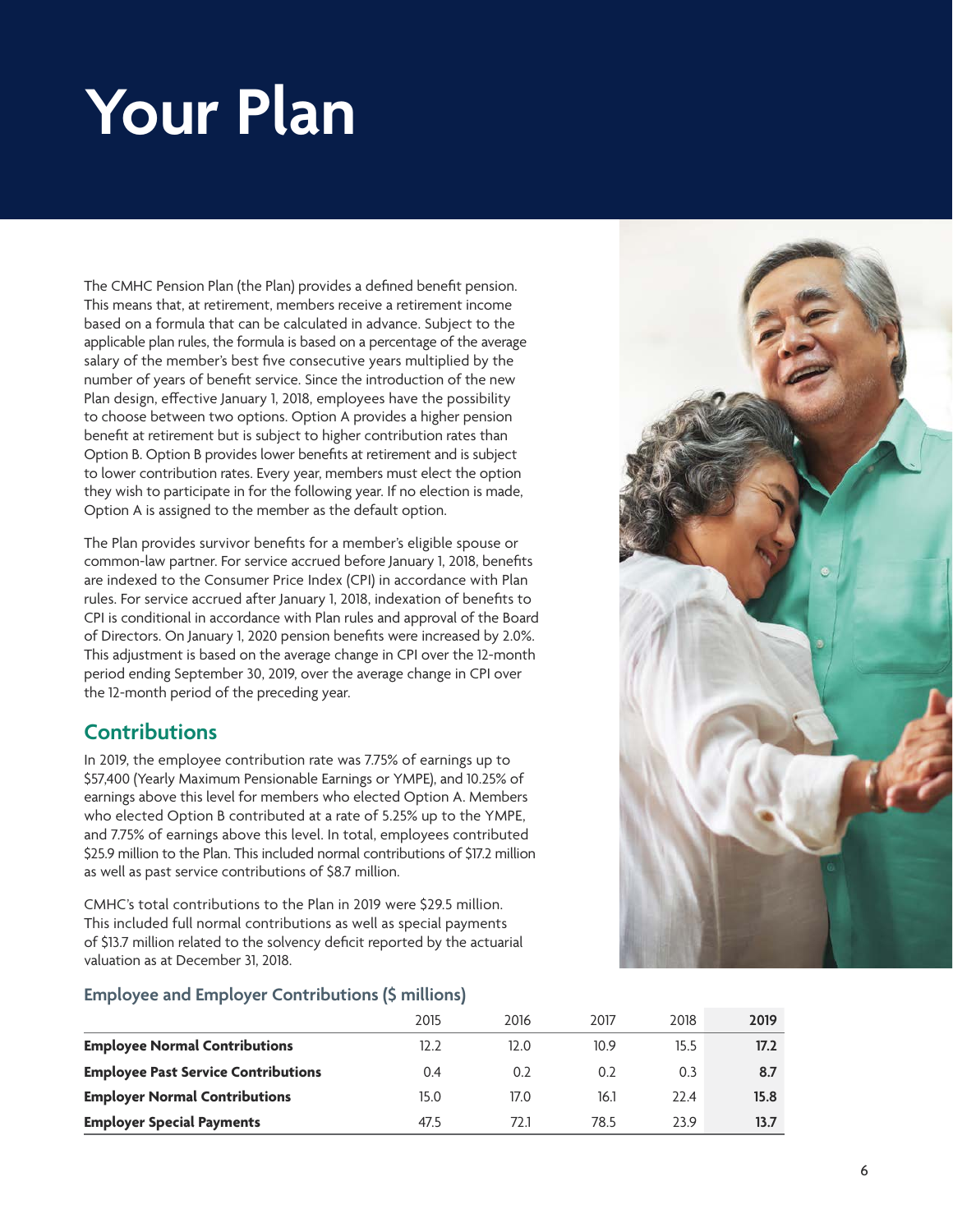On an annual basis, CMHC reviews the level of employer and employee contributions to the Plan: firstly, with regard to the financial status of the Plan; and secondly, in comparison to other plans, in order to benchmark the competitiveness of the Plan. The goal is to maintain a 50:50 cost-sharing ratio between employer and employee as outlined by Government of Canada directive (P.C. 2014-1380) pursuant to Section 89 of the *Financial Administration Act*, to align Crown corporation pension plans with those available to federal employees.



In March 2020, the Board approved the results of the actuarial valuation as at December 31, 2019, as well as the recommendations for employer contributions in 2020 and employee contributions in 2021. The actuarial valuation reported that the Plan was fully funded on a going concern basis and CMHC intends to make full normal contributions in 2020. The valuation also reported that the Plan continues to have a deficit on a solvency basis and CMHC is required to make special solvency payments to the Plan. As permitted under section 9.16 of the PBSA and its Regulation, CMHC has received approval from the relevant Ministers to reduce its required solvency special payments.

## **Membership**

At year-end, the Plan had 5,102 members including 1,863 active employees, 2,590 pensioners and beneficiaries, and 649 members with deferred vested benefits.



## **Total Benefits Paid in 2019**

A total of \$95.2 million in pension benefits was paid to Plan members in 2019.



## **General information**

## **Regulatory Authorities**

As a federally registered pension plan, the CMHC Pension Plan is subject to the federal *Pension Benefits Standards Act, 1985* (PBSA) and its regulations, and to the *Income Tax Act* (ITA). The Plan is registered with the OSFI and the Canada Revenue Agency (CRA). The Plan rules, as well as the Plan's funding and operations, must comply with the standards prescribed by the PBSA and ITA.

## **Communications**

One of CMHC's key objectives is to promote increased awareness and understanding of its Pension Plan and the benefits it provides, while providing opportunities for member feedback.

In 2019, CMHC offered financial planning sessions designed to enhance employee knowledge and awareness of financial wellness. These sessions provided employees with an overview of the principles of financial planning.

CMHC's other ongoing communication activities included the Annual Statement of Pension Benefits that is sent to each Plan member and the annual CMHC Pension Council Meeting Highlights.

## **Plan Documents**

Information related to the Plan is available on CMHC's website, including a description of the governance of the Plan and key roles and responsibilities under its governance structure.

Additional information can be obtained by contacting the CMHC Pay and Benefits Centre at 1-800-465-9932.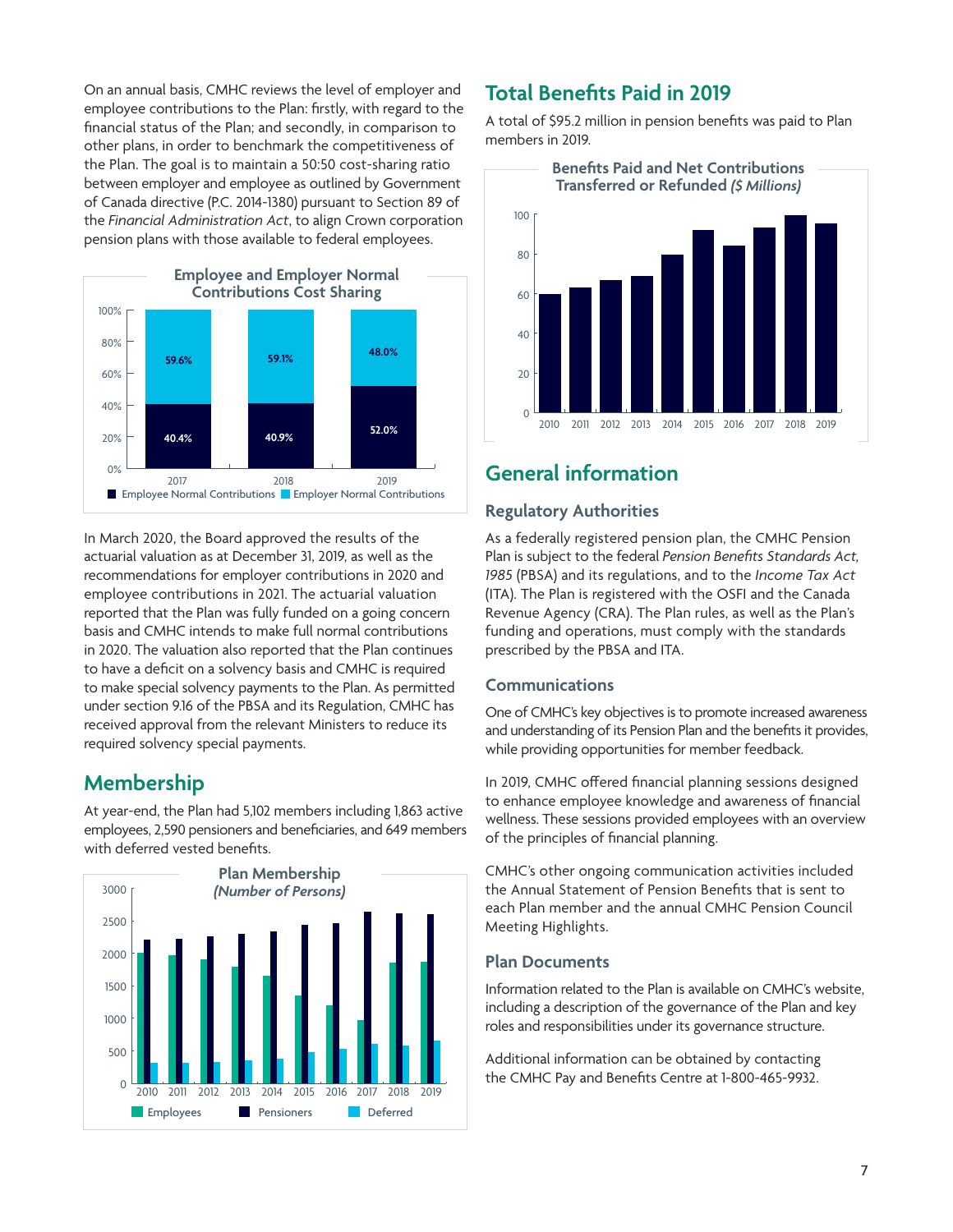## <span id="page-7-0"></span>**Plan Governance**

The concept of pension plan governance is commonly defined by pension authorities as the structures and processes for overseeing, managing and administering a pension plan to ensure all obligations of the plan are met.

Good corporate governance is at the heart of all of CMHC's activities and successes and is included in the governance framework for the Pension Plan. A sound framework ensures that the ongoing obligations of the Pension Plan to its stakeholders can be met, with effective decision-making processes, prudent and efficient management of resources, and regular communication. The governance structure of the Plan is outlined below. More information regarding the roles and responsibilities of the key governance components of the Plan can be found in the Pension Governance section on CMHC's website.

CMHC's Plan governance structure comprises the Board of Directors, the Pension Fund Trustees, the Pension Fund Investment Committee, the Investments and Pension Fund Division, CMHC's President and Chief Executive Officer, the Executive Committee, and the Human Resources Sector (Total Rewards Strategy).

Two other bodies, the Pension Plan Coordination Committee and the Pension Council, play supportive roles for CMHC's pension governance structure.

The Pension Plan Coordination Committee provides a forum for discussion and collaboration among Investments & Treasury, Financial Reporting, Human Resources, and Legal Services staff on pension matters of common interest, such as the Pension Plan Annual Report, communications with Plan members, and pension governance.

The Pension Council comprises elected employee and retired members of the Pension Plan. Its functions are to promote awareness and understanding of the Plan among members, and to review financial, actuarial and administrative aspects of the Plan.

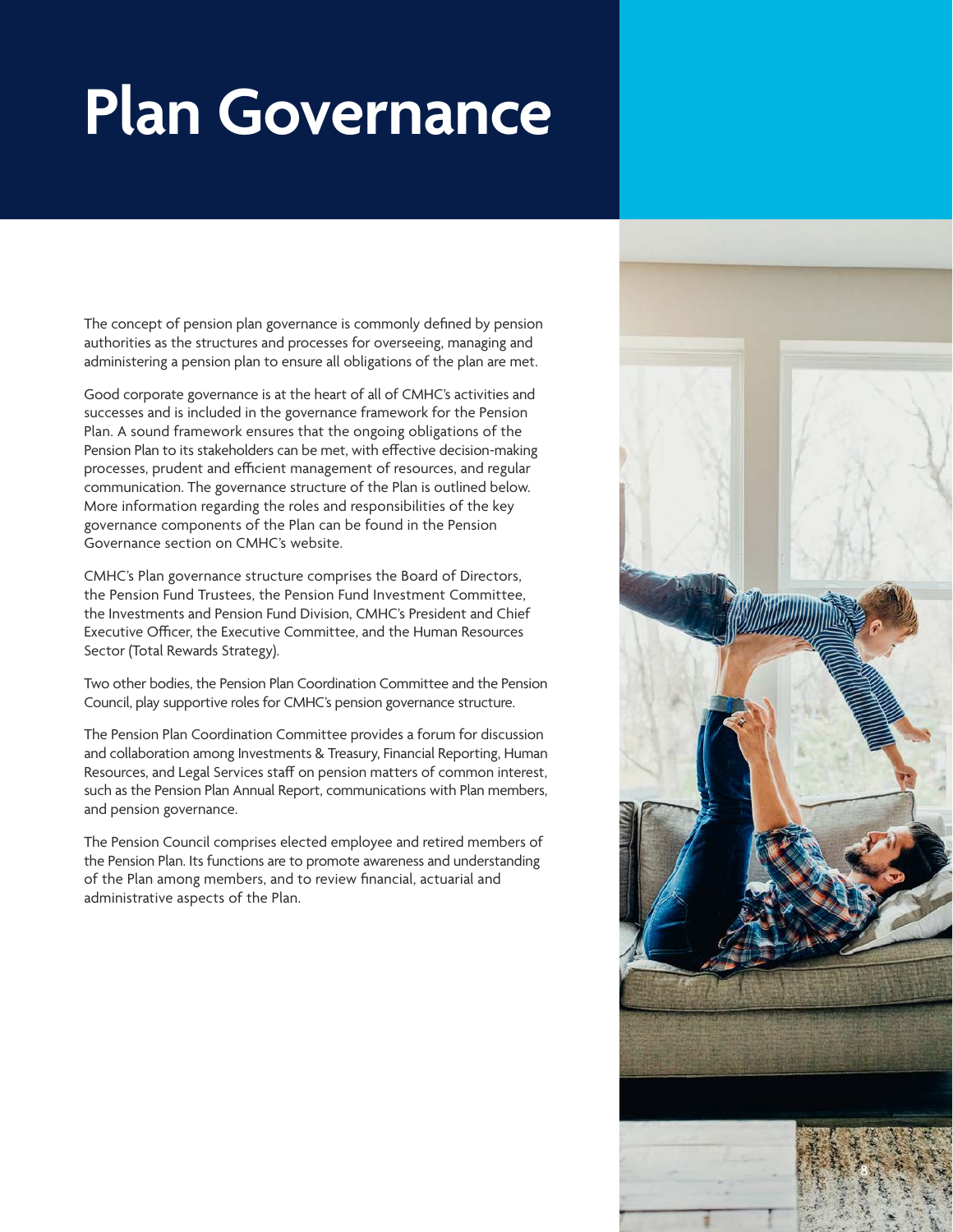## **Trustees of the CMHC Pension Plan Pension Council**



**Anne Giardini** Chair, Pension Fund Trustees and Member of the Board of Directors



**Etienne Pinel** Employee Representative Pension Council Member



**Michel Tremblay** Senior Vice-President, Policy and Research



**Neil Levecque** Vice-President, IT Strategy and Chief Data Officer



**Evan Siddall** President and Chief Executive Officer



**Christina Haddad** Vice-President, Public Affairs



**Stephen Hall** Retiree Representative Pension Council Member

**CHAIR** Stéphane Poulin

## **EMPLOYEE REPRESENTATIVES**

Guylaine Boudreau Etienne Pinel David Muriella Matt Xu Kathryn Laflamme

## **PENSIONER REPRESENTATIVES**

Marie Murphy Stephen Hall Mark McInnis

## **Pension Fund Investment Committee**

**CHAIR** Mark Chamie

## **MEMBERS**

Louise Stevens Amarnath Munipalle Caroline Bourassa David Muriella Clive Morgan (External Advisor) Graham Pugh

(External Advisor)

## **ADVISORS**

Assistant General Counsel Manager, Audit (observer) Transactional Audit Analyst (observer)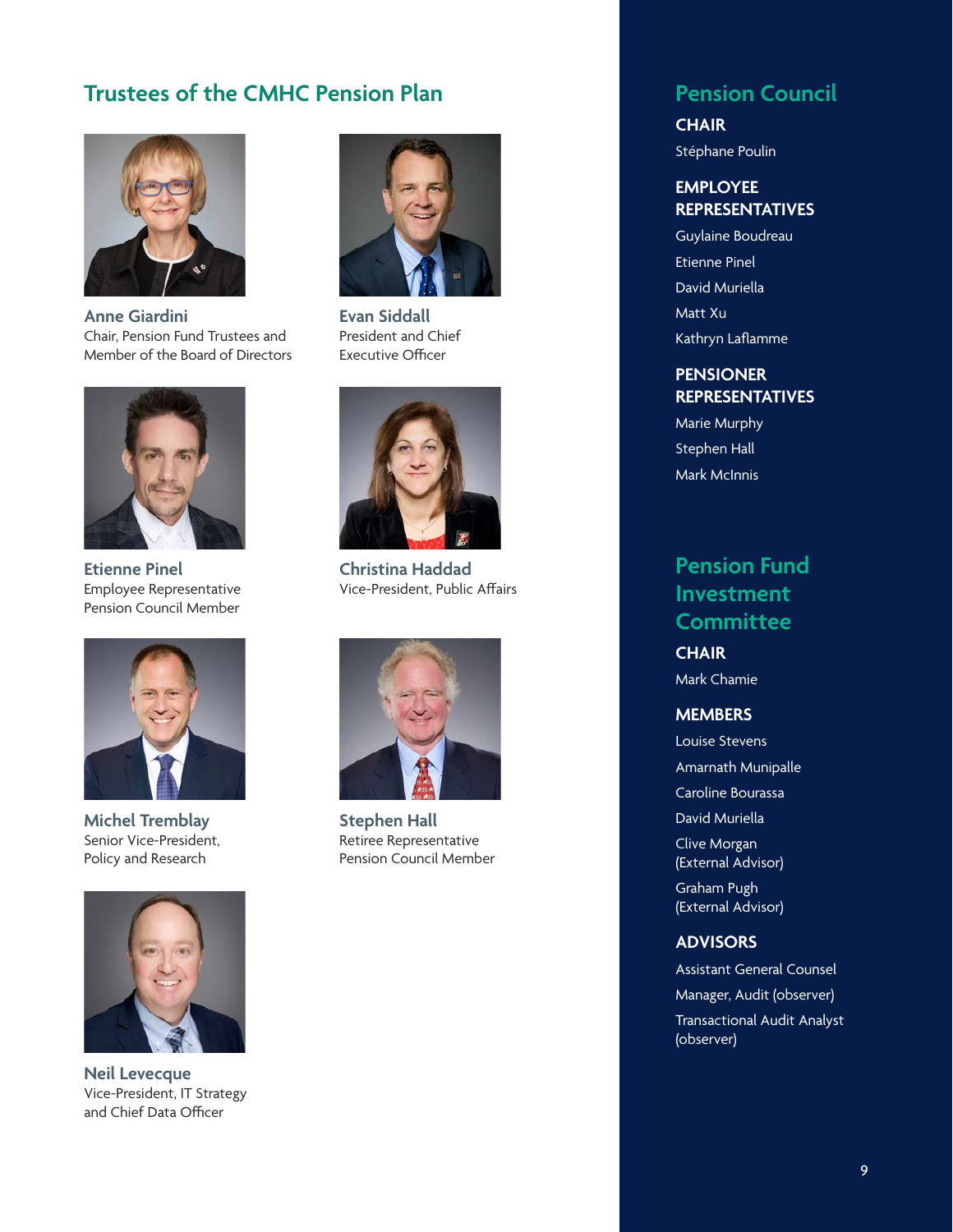## <span id="page-9-0"></span>**Investments and Asset Performance**

## **Investment Framework**

The overall long-term investment objective of the fund maintained for the Pension Plan ("the Fund") is to achieve a total rate of return that will provide for pension benefit obligations with an acceptable level of volatility of expected contribution requirements. In pursuing this long-term objective, the Fund strives to maximize returns on investments within approved policies, which specify the limits and parameters within which risk may be taken.

The Statement of Investment Policies and Procedures (SIP&P) defines the investment framework of the Plan. The SIP&P established by the Trustees for the Fund sets out the policies necessary for the management and administration of the Fund. It includes further definition of permitted investments as well as requirements for diversifying investments and managing risks. The SIP&P also includes policies for measuring, monitoring, and reporting on the performance of the Fund.

The SIP&P conforms to the requirements of the PBSA and was updated and approved by Trustees in 2019.

The Fund's asset allocation policy recommended by Trustees and approved by the Board is a key driver of Fund returns and contribution requirements. The asset allocation policy is based on the principle of diversification of investments among various asset classes relative to the liabilities of the Plan and is reviewed at least every five years.

The asset allocation policy has been established at 40% public equity investments, 41% fixed income securities, and 19% real estate and infrastructure, on a net asset basis. The asset allocation policy includes a permissible range around these percentage weights. Additionally, the asset allocation policy allows for the use of a modest level of leverage of 25% of net asset value to purchase fixed income assets with the goal of reducing the interest rate risk of the portfolio.



Equity investments include Canadian and foreign equities.

Fixed income comprises Canadian bonds and money market investments.

Until the Fund has invested a target amount of 19% in real estate and infrastructure, the asset allocation policy is adjusted to have a corresponding higher amount, for example, 43%, in public equity investments and a lower amount, for example, 16%, in real estate and infrastructure investments.

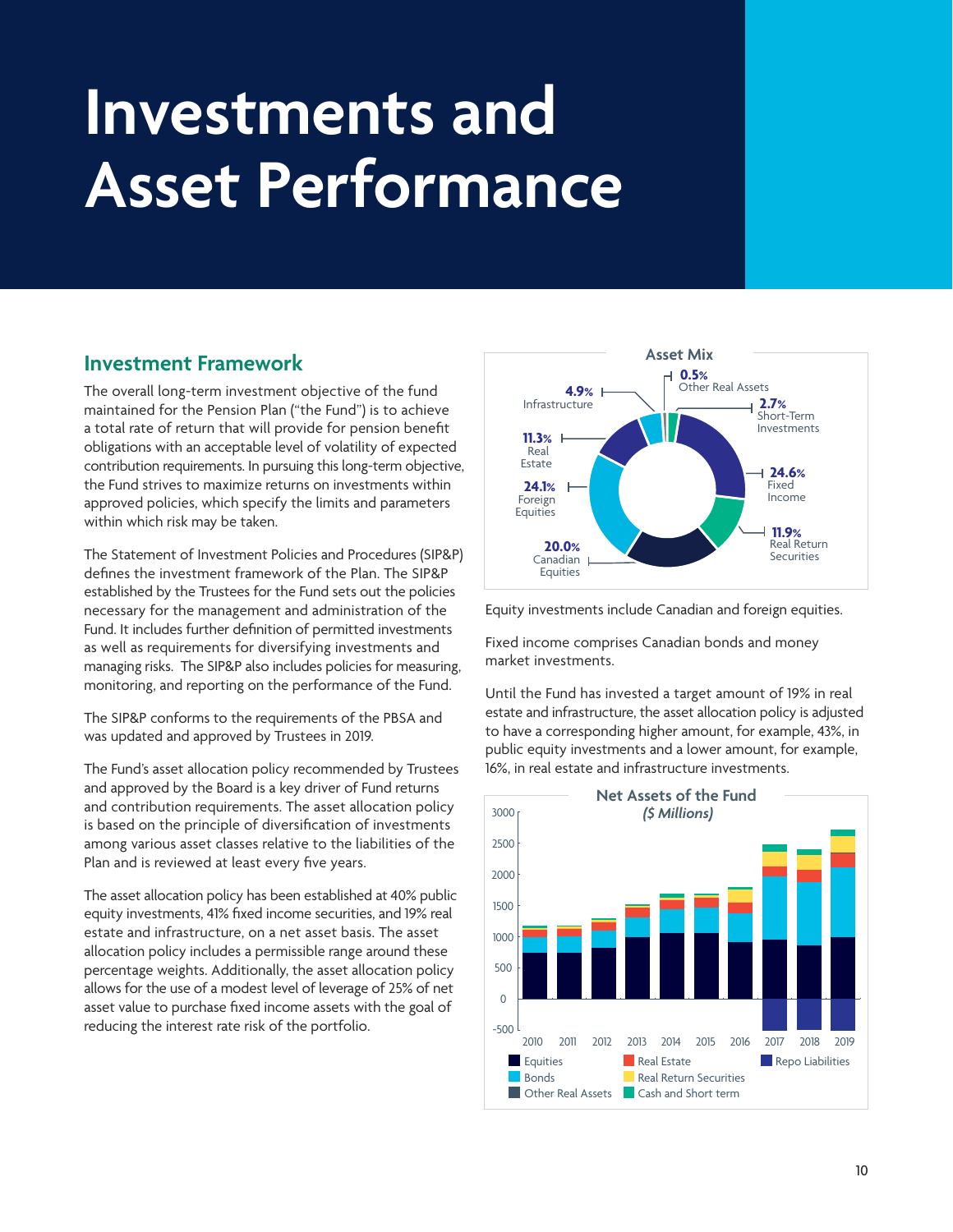## **Risk Management**

The risk parameters under which the Fund is managed are established by the Fund's Risk Appetite statement and asset allocation policy.

The Board of Directors' specific requirements for managing these risks are addressed by a range of established policies and practices.

More information relating to financial risks is provided in the notes to the financial statements.

Regular measurement and reporting of Fund performance is also vital. Processes are in place to monitor and evaluate the investment performance of the Fund (including performance measures for the overall Fund and for individual asset classes). An extensive set of risk and return indicators are used to measure the Fund's ongoing performance. The Investment Committee and Trustees review indicators of the Fund's performance as well as its compliance against investment and risk management policies.

The Financial Stability Board's Task Force on Climate-related Financial Disclosures (TCFD) offers a framework for evaluating and reporting on climate-related risks. In 2020, the Fund intends to start conducting climate risk-related analysis broadly in line with TCFD principles to help us assess how climate risks might impact the Pension Plan.

## **Economic Environment**

In 2019, the global economy continued to expand, and is estimated to have grown by 2.9% reflecting slower growth in developed markets, emerging market, and developing economies. The year 2019 was also characterized by trade tensions, lower long-term yields, and concerns about sustainability of economic growth in developed markets. However, capital markets had an good year in both bond and equity markets in 2019.

| <b>Asset Class</b>    | Market Return |
|-----------------------|---------------|
| Cdn. Bond Universe    | 6.9%          |
| Cdn. Long Bond        | 10.8%         |
| Cdn. Real Return Bond | $11.8\%$      |
| Cdn. Equity           | 22.9%         |
| U.S. Equity           | 23.2%         |
| <b>EAFE Equity</b>    | 17.8%         |

## **Performance of the Fund**

Internal investment managers actively manage the majority of the Fund's investments. Trustees also appoint external investment managers with a range of active and passive investment mandates. Portfolio managers are responsible for individual security selection within their mandates.

The Fund's net assets available for benefits at December 31, 2019 were \$2,255 million, compared to \$1,979 million at the end of 2018. The increase in net assets was mainly attributable to strong performance in equity and bond portfolios in 2019.

The Fund's performance is measured against a passive benchmark portfolio that is based on the strategic asset allocation policy. The total investment return for the Fund in 2019 was a very favourable 16.9%.

Over the past 10 years, the Fund's performance has exceeded its benchmark by about 0.4% on an annualized basis.



It is always important to focus on the real rate of return achieved over the long-term, given the long-term nature of pensions and pension plan rules regarding the indexation of pension benefits. For service accrued before 1 January 2018, benefits are indexed to CPI in accordance with the Plan rules. For service accrued after 1 January 2018, indexation of the benefits to CPI is conditional in accordance with the Plan rules and approval of the Board of Directors.

The real rate of return is the nominal rate of return less inflation. The Fund's 10-year annualized real rate of return was 6.2%, which is higher than the long-term real rate of return objective and actuarial assumption of 2.8%.

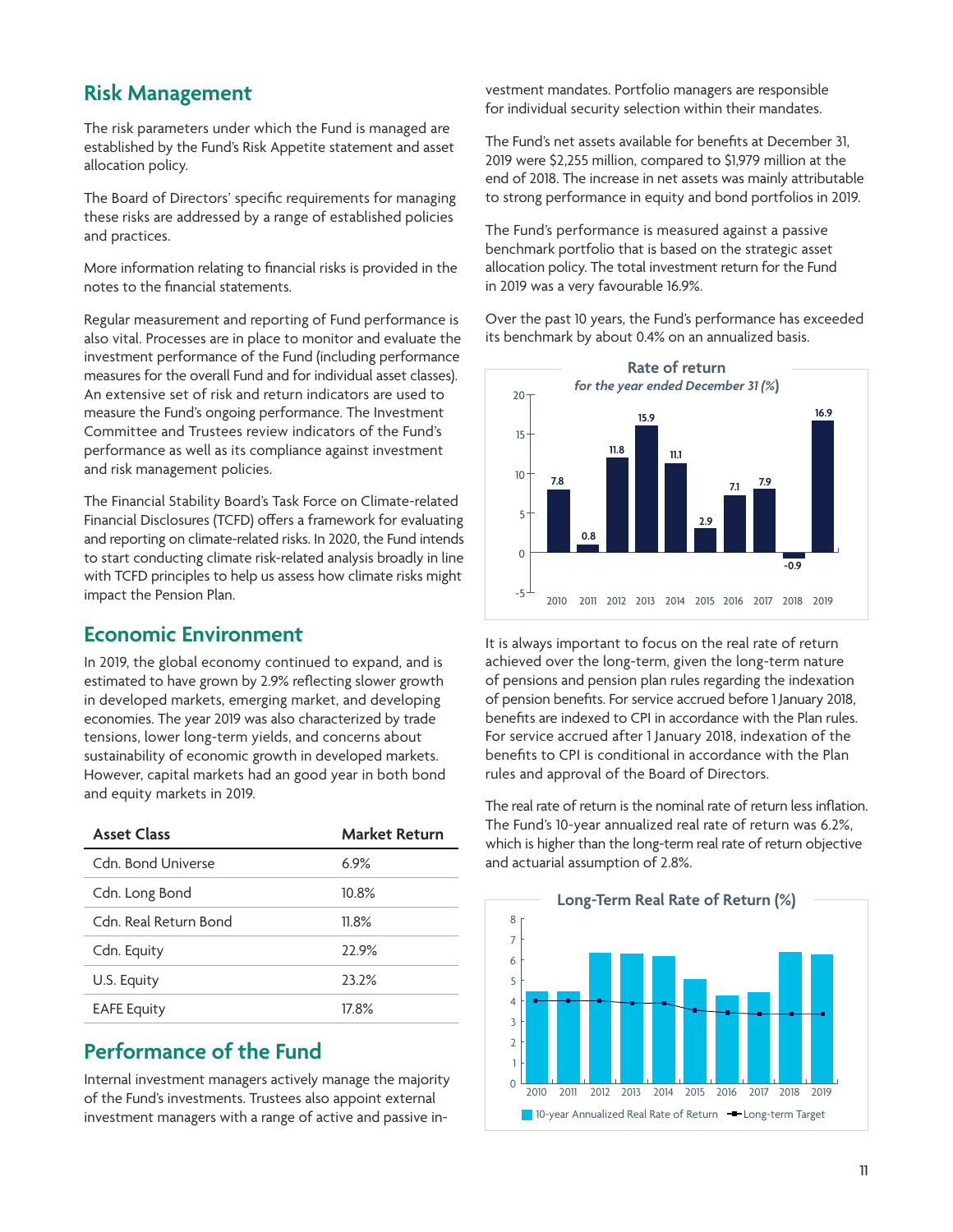## **Performance by Asset Class**

The Fund recognizes that asset class selection is an important factor in the long-term performance of the Fund. The Fund periodically reviews the merits of each asset class to assess the optimal mix required to meet its long-term objectives. The periodic asset allocation review is approved by the Board. Each asset class is assigned a benchmark to measure the effectiveness of individual investment strategies, to carefully monitor investment activities, and to evaluate whether those objectives are being met.

## **Canadian Equities**

The investment managers invest in equities based on fundamental factors, striving to select companies with long-term growth potential and reasonable valuations. The portfolio is intended to be well balanced across sectors and provide predictable dividend distributions.

The portfolio generated a return of 20.6% in 2019 compared to the benchmark return of 22.9%. Canadian equities posted strong returns across the board in 2019 with the exception of the health care sector. The energy sector rebounded considerably in the second half of the year to provide positive returns for 2019.

The portfolio remains weighted toward companies with attractive and sustainable growth prospects. This allocation has benefited the portfolio's performance relative to the index over a long-term horizon.



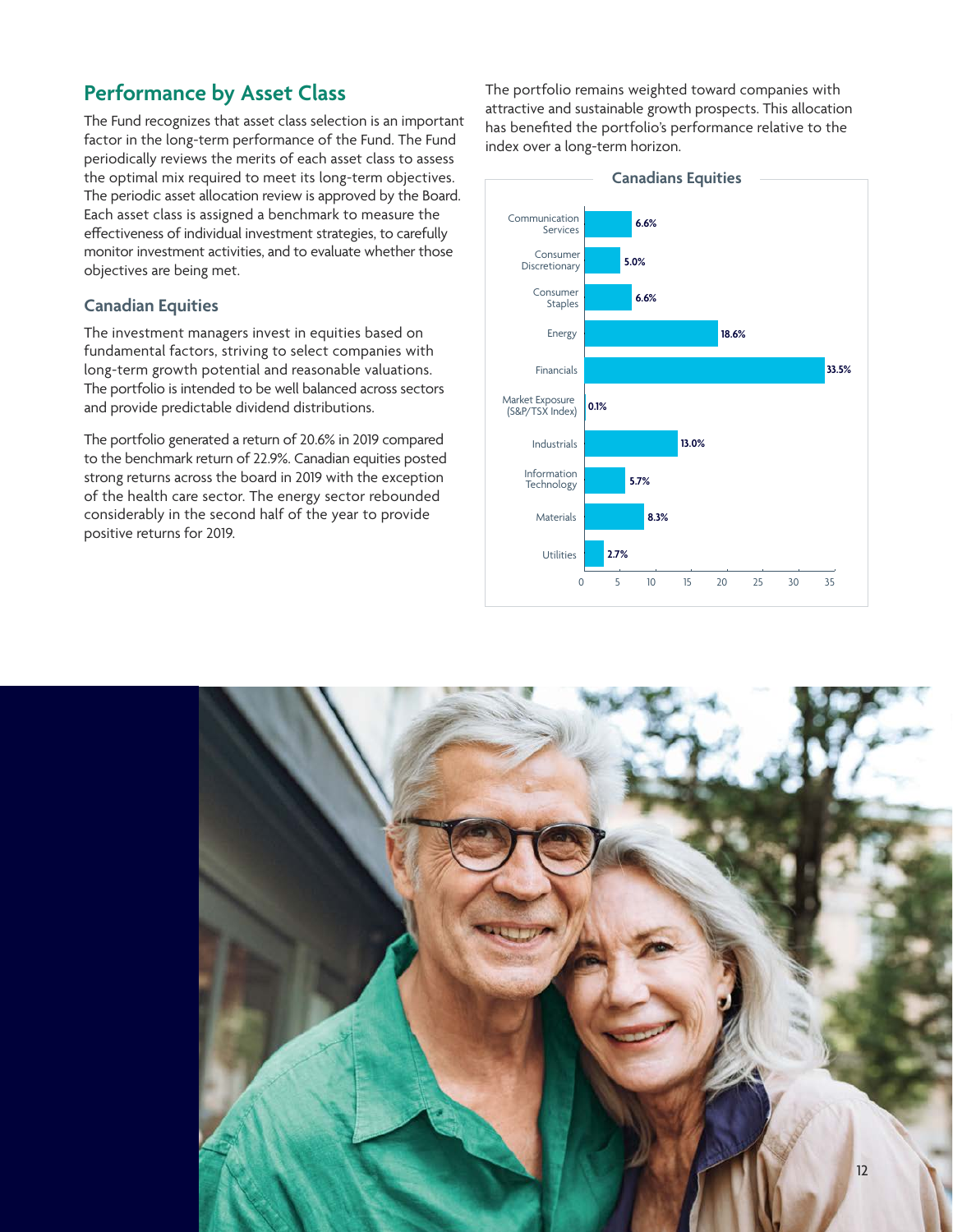## **Foreign Equities**

Foreign equities broaden exposures beyond what is available in the Canadian market. US equity investments are managed passively, while non-U.S. foreign equity investments are managed passively and actively.

The US equity market was one of the strongest international markets in 2019. The US equity portfolio returned 23.1% in 2019, relatively in line with the benchmark.

The hedged return of the non-U.S. foreign equity investments was 18.3% in 2019 compared to the benchmark hedged return of 17.8%. We maintain a currency-hedging program aimed at reducing the volatility of returns over time when measured in Canadian dollars.



## **Real Estate, Infrastructure and Other Real Assets**

Portfolio managers invest in a portfolio of real estate assets. The Fund's real estate holdings provide exposure to an important asset class. The process of selecting real estate investment opportunities involves analysis of markets, property locations, legal and financial implications, environmental

conditions and potential returns. Real estate investments are financed in part through mortgages on properties. The holdings are diversified by commercial property type and geography.

The Fund continued to expand its allocation to global real estate and infrastructure investments in 2019 as additional opportunities arose. Infrastructure investments are considered after an extensive due diligence process and are largely focused on industries that operate within predictable regulatory environments and provide stable cash flows.

Other real assets include underlying investments and related activities where exposure to land, natural resources, and/or commodities is gained.

The real asset portfolio returned 11.2% in 2019 compared to the benchmark return of 10.4%.



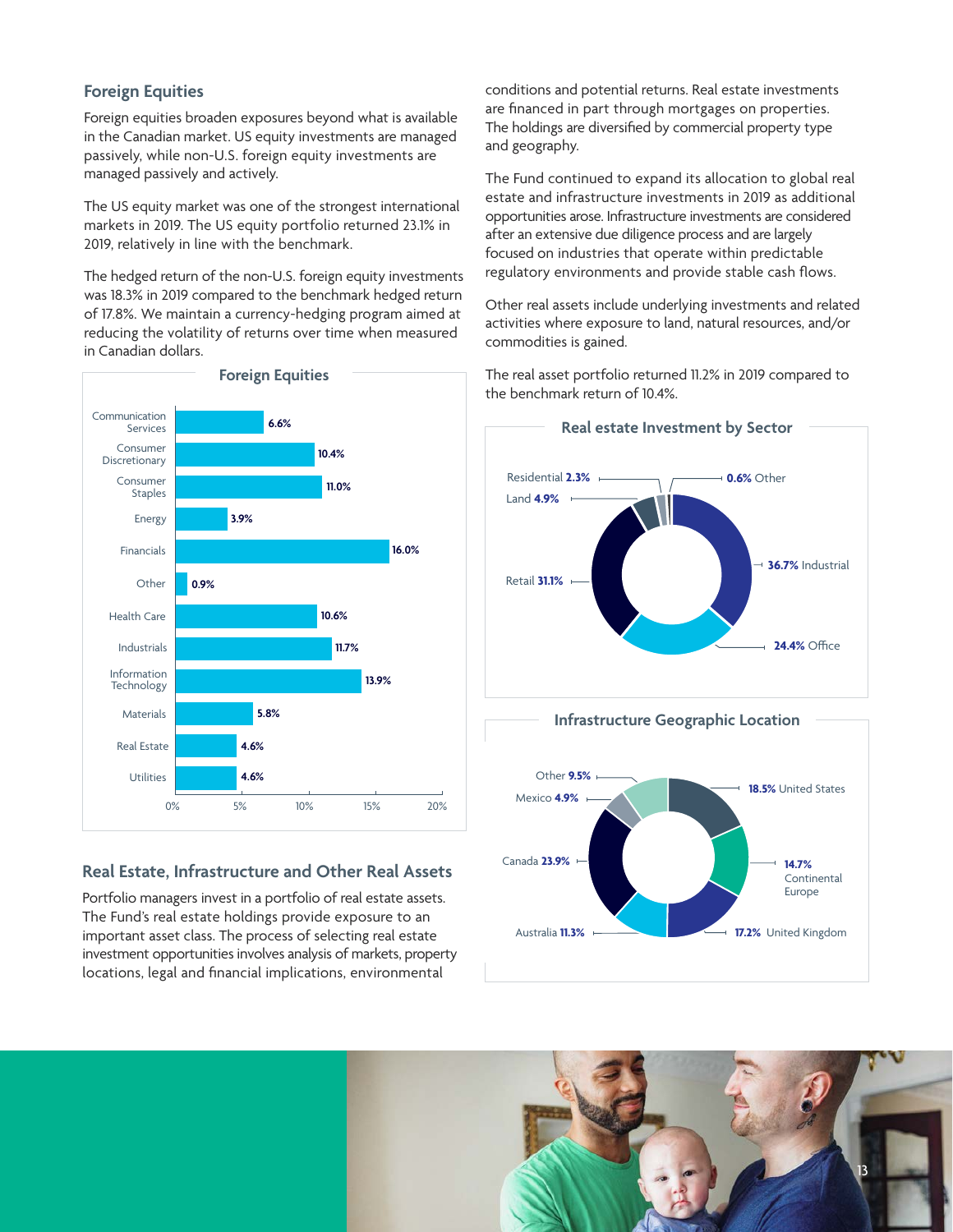## **Fixed Income**

The fixed income portfolio comprises nominal and real return bonds. Whereas a nominal bond pays a fixed coupon over time, real return bonds pay a coupon that is periodically adjusted for inflation and therefore provides better protection against the risk of inflation. The Fund's allocation to fixed income reduces overall portfolio volatility, provides investment income, and limits the interest rate risk inherent in the Plan's liabilities. The Fund invests in securities issued by the Government of Canada, Provincial governments and Canadian corporations. Corporate fixed income holdings are diversified and evaluated against stringent criteria to ensure acceptable levels of credit risk are taken.

The nominal universe portion of the Fund's fixed income portfolio returned 7.3% in 2019 compared to the benchmark return of 6.9%. The outperformance of the Universe reflected the Fund's overweight position in provincial and corporate bonds, sectors that showed strength throughout the year.

The long bond government portfolio and the real return portion of the Fund's fixed income portfolio returned 10.9% and 11.8% respectively in 2019, relatively in line with their benchmarks.

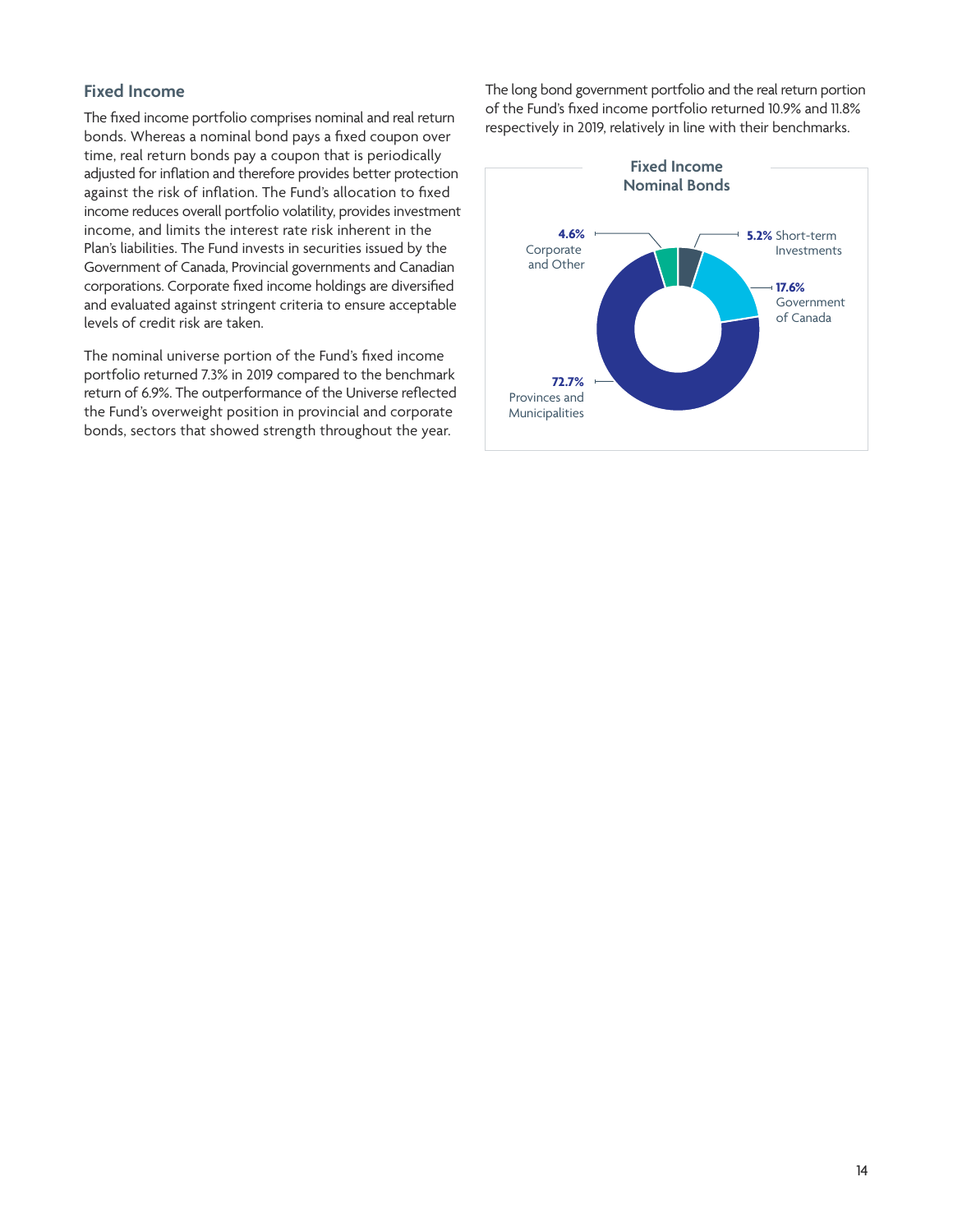## <span id="page-14-0"></span>**Operations Management**

The Plan annually benchmarks its overall operating expenses against average costs for plans of its size and asset mix in Canada. The Plan's operating costs are slightly lower than its peers.

Expenses as a percentage of total Plan assets decreased in 2019 mainly due to an increase in the Plan's net assets.

Employee and employer contributions play an important role in the funding of the Plan and add to the growth of the Plan's assets. In 2019, the total contributions to the Plan totaled \$55.5 million. This is \$6.6 million lower than 2018 primarily

due to the decrease in special payments and employer contributions, offset by an increase in employee contributions. The increase in employee contributions was a result of members buying back their past service from the termination of the defined contribution plan. The employer contribution rates are prescribed in our actuarial valuation results with the goal of maintaining a 50:50 cost-sharing ratio.

The Plan's benefits paid during 2019 were slightly higher than 2018 due to an increase in the number of retirees in the Plan.

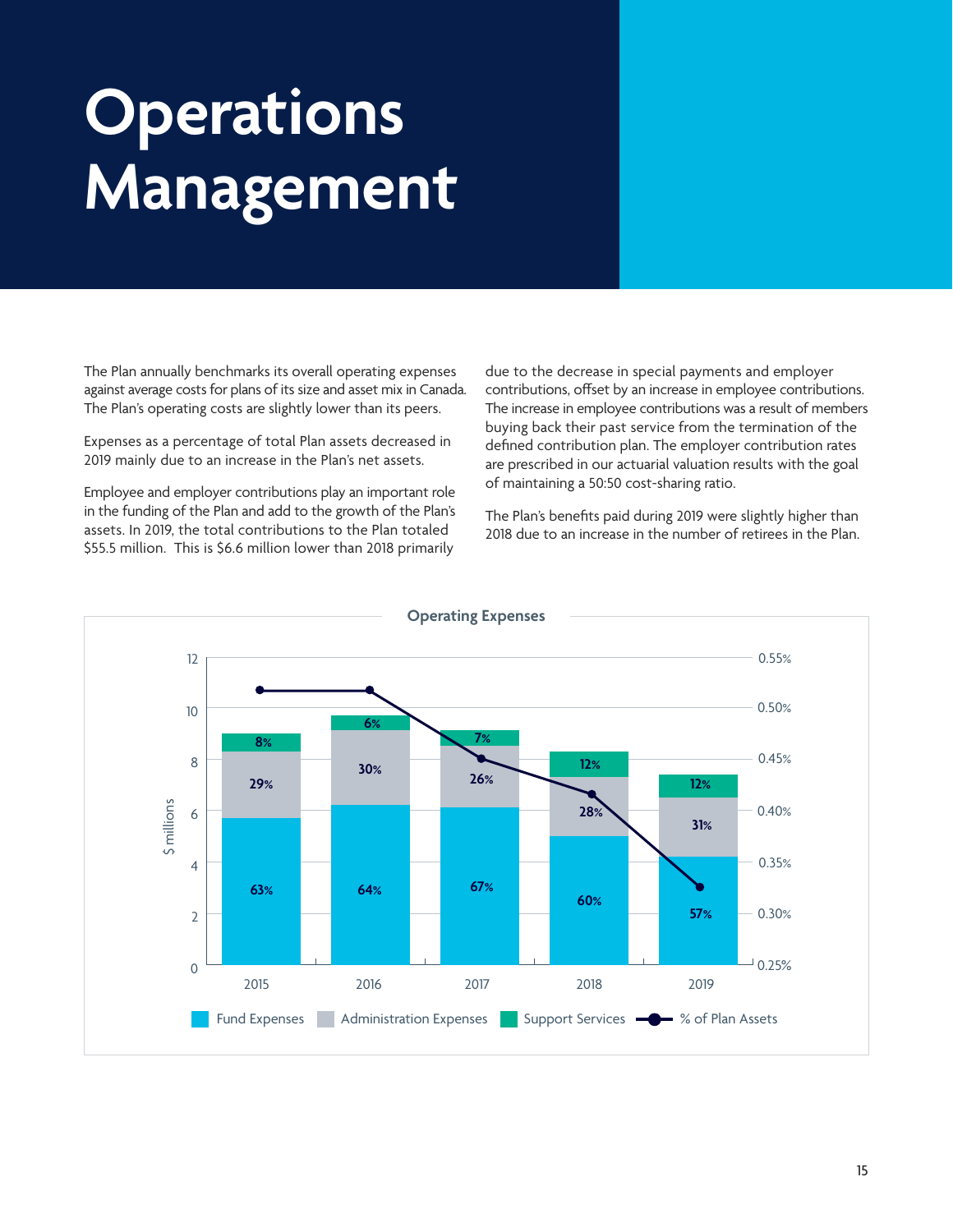## <span id="page-15-0"></span>**Actuarial Valuation**

All federally registered pension plans are required to undertake an actuarial valuation annually for regulatory purposes unless the solvency ratio is greater than 120%. The principal purposes of an actuarial valuation include determining the financial position of a plan and providing the basis for contributions from the employer.

An independent external actuary completes an actuarial valuation that must meet stringent legislative standards. It addresses long-term demographic trends, retirement experience and a wide variety of other factors that are analyzed in depth to determine whether changes in the Plan's basic assumptions are needed. Management reviews the valuation report, which is then approved by the Board of Directors and filed with OSFI and CRA.

Any differences between actuarial assumptions and future experience will emerge as gains and losses in future valuations, and will affect the financial position of the Plan and the contributions required to fund it at that time.

The actuarial valuation focuses on two fundamental aspects of the funded status of CMHC's registered defined benefit plan: going concern and solvency. These measure the sufficiency of the Fund's assets to meet the Plan's liabilities from two different perspectives.

Going concern valuation: The going concern valuation assumes that the Plan continues indefinitely. This valuation uses the expected long-term investment return associated with the Fund's diversified mix of assets at the valuation date to value the Plan.

Solvency valuation: The solvency valuation assumes a hypothetical immediate termination of the Plan and that no further contributions are made. This valuation uses the interest rates prevailing at the valuation date to value the Plan based on an assumption that all assets are invested only in high quality fixed income-related investments.

The December 31, 2019 valuation reported that the Plan had a surplus on a going concern basis with an actuarial surplus of \$239 million and a going concern funded ratio of 111.7%. As at December 31, 2019, the actuarial value of net assets was \$2,134 million and the actuarial value of liabilities was \$1,895 million.

As permitted by the PBSA, the actuarial value of assets used for the determination of the going concern funded position is determined through a method that smooths fluctuations in actual investment returns relative to expected investment returns over five years. The going concern funded ratio decreased since last year's valuation as a result of a lower discount rate.

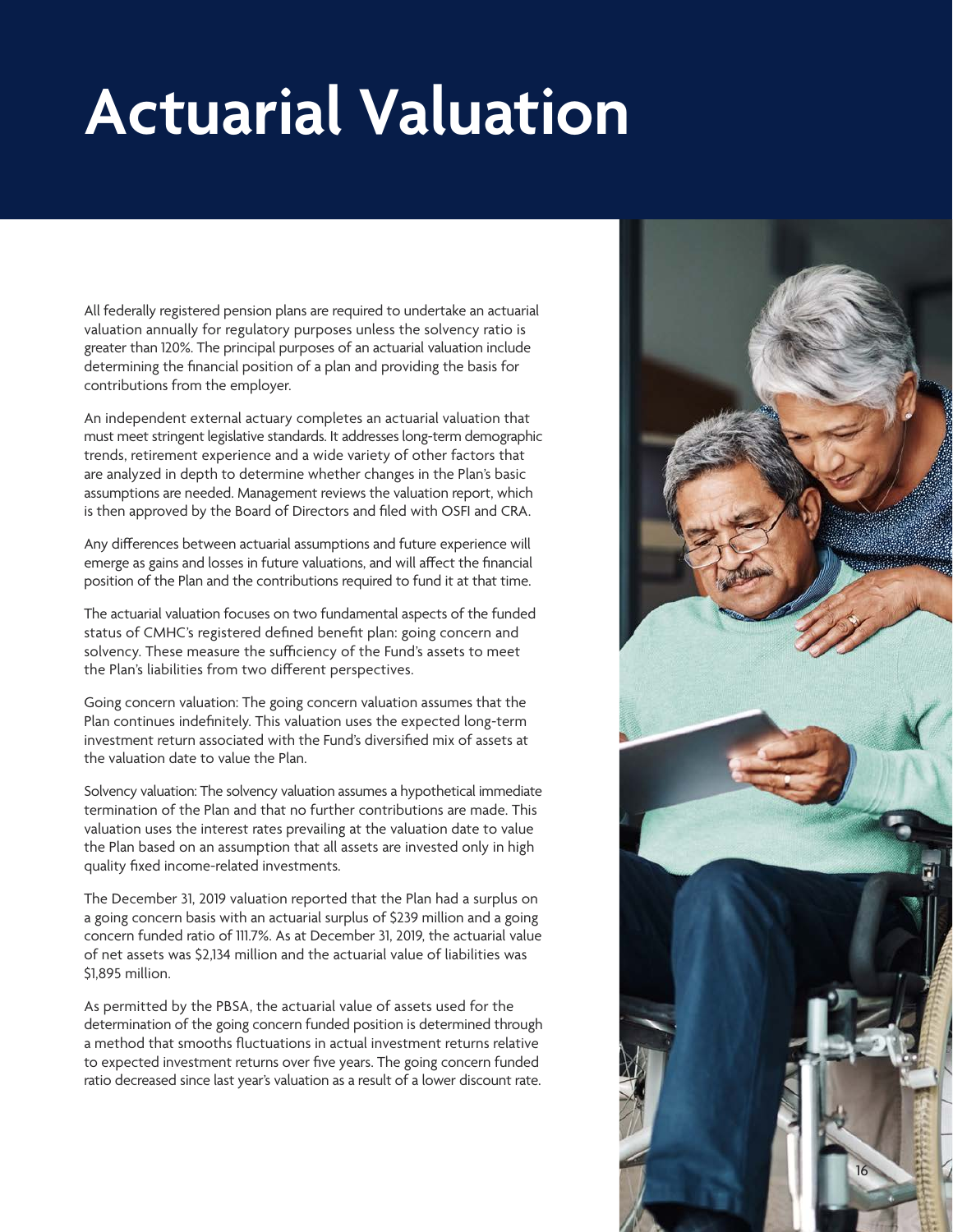The funded position of the Plan on a going concern and solvency basis, as determined by the actuarial valuations filed with regulators, is shown in the charts.

The December 31, 2019 valuation also reported that the Plan continued to have a deficit on a solvency basis, with an actuarial deficit of \$99 million and a solvency funded ratio of 95.8%. The solvency funded ratio improved slightly due to positive investment returns offset by a decrease in the discount rate. The actuarial value of net assets in this valuation is based on the Fund's market value of net assets at December 31, 2019 and was \$2,251 million (net of termination costs of \$4 million). The actuarial value of liabilities on a solvency basis was \$2,350 million.





**Net Actuarial Position on a Solvency Basis**  $\Omega$  $100%$ 95%  $-100$  $90%$  $-200$  $-300$ 85% \$ millions 80%  $-400$  $75%$  $-500$ 70%  $-600$  $-700$ 65%  $-800$ 60% 2010 2011 2012 2013 2014 2015 2016 2017 2018 2019 (Deficit) - Solvency Ratio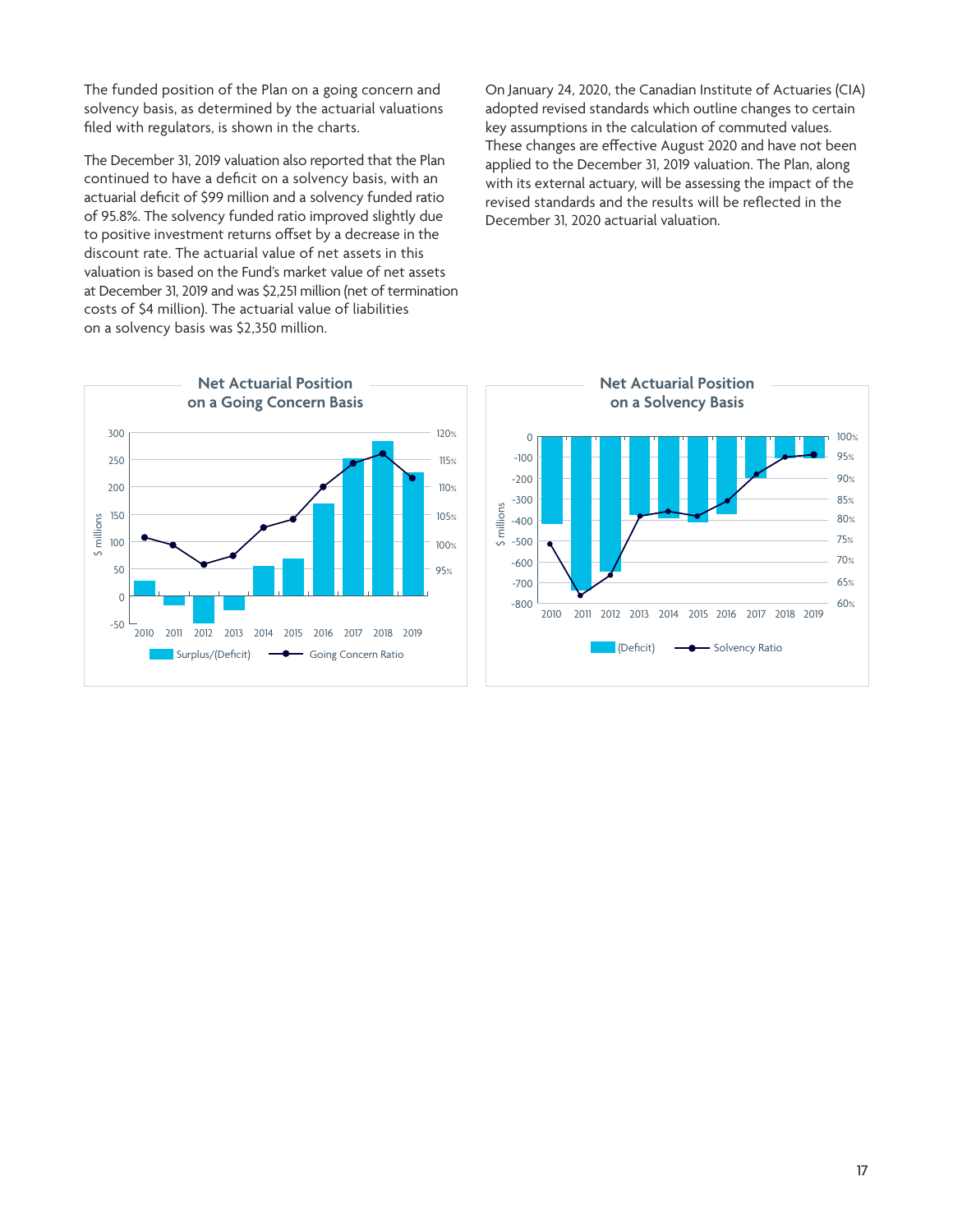## <span id="page-17-0"></span>**Additional Information**

## **Plan and Fund Administration**

#### **Human Resources**

Stéphane Poulin Director, Human Resources Operations

## **Investments and Pension**

Mark Chamie Vice-President, Investments and Treasury

## **Legal Advisors**

Alain J. Genier Senior Advisor, Legal Services (Capital Markets)

## **Pension Consultant and Actuary**

Mercer (Canada) Limited Ottawa, Ontario

## **Auditors**

Ernst & Young LLP Chartered Professional Accountants Licensed Public Accountants Ottawa, Ontario

## **Benefits Administrator**

Aon Hewitt

## **For Answers to your Pension Questions**

For information regarding your pension, please contact the CMHC Pay and Benefits Centre at 1-800-465-9932 or visit the CMHC Pay and Benefits Centre Web Portal by typing the following address into your browser's address bar: www.cmhc.ca/employee

## **To Provide Feedback on this Report**

The CMHC Pension Plan Annual Report provides all members with financial and operational information on the Plan and Fund. Your feedback on this Report would be welcomed. Please address your comments or suggestions to:

Senior Manager, Financial Reporting Canada Mortgage and Housing Corporation 700 Montreal Road Ottawa, ON K1A 0P7

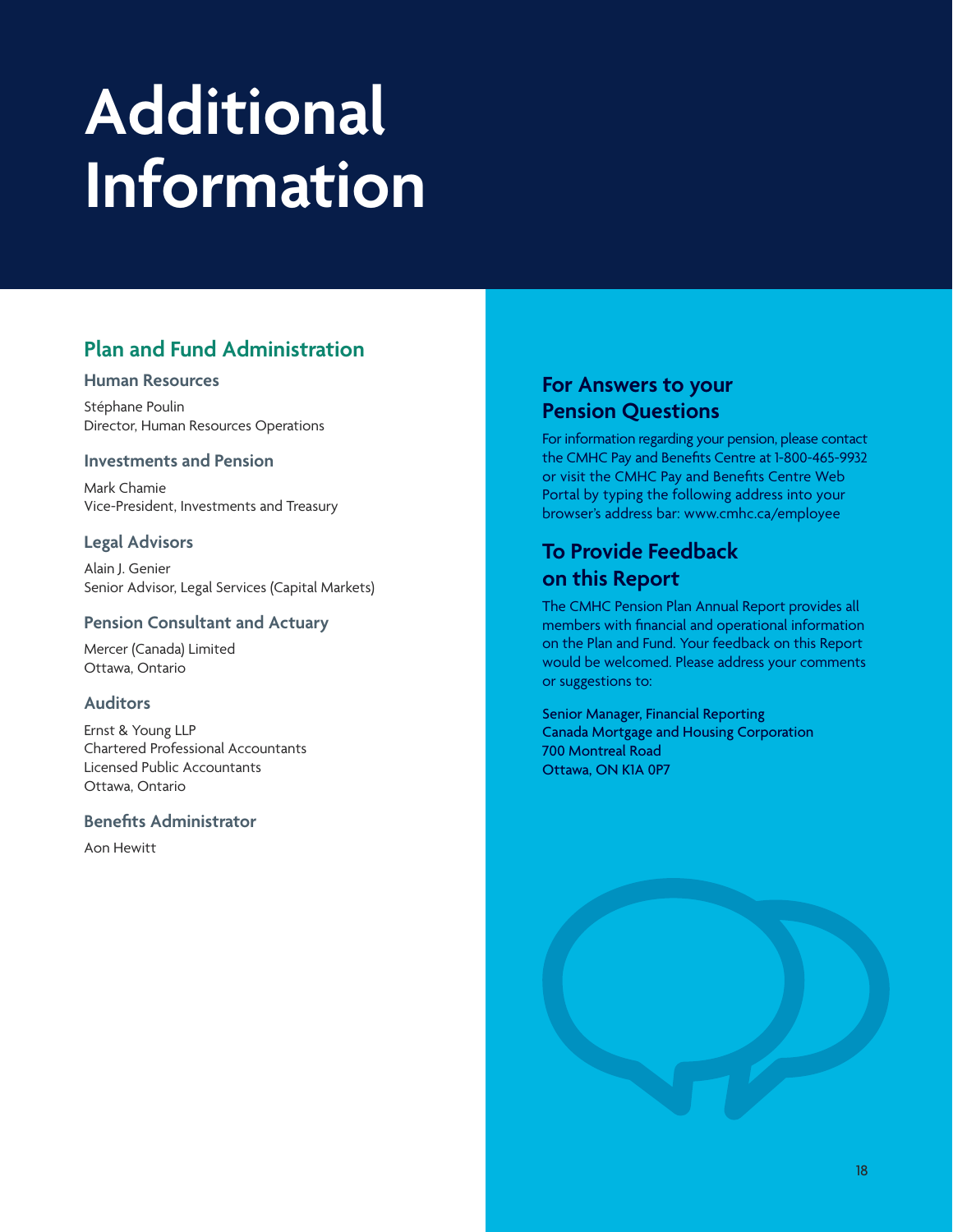## <span id="page-18-0"></span>**Management's Responsibility For Financial Reporting**

Year ended 31 December 2019

Management is responsible for the integrity and objectivity of the financial statements and related financial information presented in this annual report. The financial statements have been prepared in accordance with Canadian accounting standards for pension plans and, consequently, include amounts which are based on the best estimates and judgment of Management. The financial information contained elsewhere in this Annual Report is consistent with that in the financial statements.

In carrying out its responsibilities, Management maintains appropriate financial systems and related internal controls to provide reasonable assurance that financial information is reliable; assets are safeguarded; transactions are properly authorized and are in accordance with the relevant legislation and Government directives; resources are managed efficiently and economically; and operations are carried out effectively.

Pursuant to a Trust Agreement, Canada Mortgage Housing Corporation's (CMHC) Board of Directors has delegated the management and administration of the Pension Fund to The Trustees of CMHC's Pension Plan (the Trustees). The Trustees have approved these audited financial statements and the Board of Directors has approved this Annual Report. In addition, on an annual basis, Mercer (Canada) Limited performs an actuarial valuation of the Pension Plan's assets and going-concern obligation.

Ernst & Young LLP has audited the financial statements in accordance with Canadian generally accepted auditing standards. The auditors have full access to the Trustees to discuss their audit and related matters.

AC.C.

Anne Giardini Chair, Pension Fund Trustees

Loa Williams

Lisa Williams Chief Financial Officer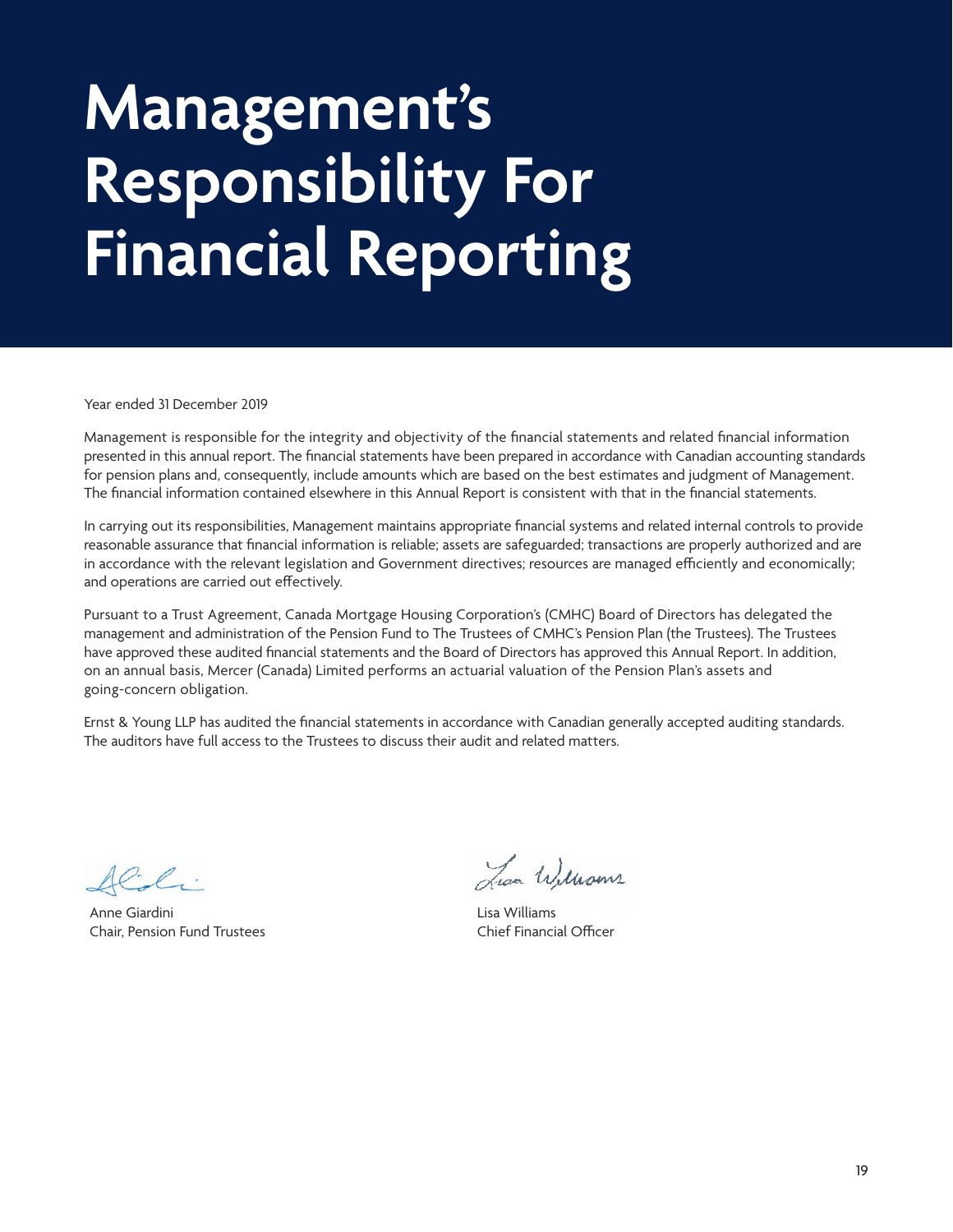## <span id="page-19-0"></span>**Actuarial Opinion**

Mercer (Canada) Limited was retained by Canada Mortgage and Housing Corporation to perform an actuarial valuation of the CMHC Pension Plan for purposes of determining the pension obligations of the Plan, and changes therein, for the year ended 31 December 2019, for inclusion in the Plan's financial statements prepared in accordance with Section 4600 of the Chartered Professional Accountant Handbook. The objective of the Plan's financial statements is to fairly present the financial position of the Plan as at 31 December 2019 on a going concern basis. The results of our valuation might not be appropriate for and should not be relied upon or used for any other purposes.

We have reviewed the net assets available for benefits as of 31 December 2019 for internal consistency and we have no reason to doubt its substantial accuracy. We have also tested the membership data received from CMHC for the year ended 31 December 2019 and found the results of these tests to be satisfactory.

To our knowledge, the actuarial valuation as at 31 December 2019 reflects the Plan's provisions at that date. The actuarial method prescribed by the Chartered Professional Accountant Handbook was used. The actuarial assumptions were selected by CMHC as their best long-term estimates of future events, in consultation with Mercer. Nonetheless, the future experience of the Plan will inevitably differ, perhaps significantly, from the assumptions and will result in gains or losses which will be revealed in future valuations.

In our opinion, the data on which the valuation is based is sufficient and reliable for the purposes of the valuation and the actuarial assumptions are in accordance with accepted actuarial practice in Canada.

Our valuation and related report were prepared, and our opinions given, in accordance with accepted actuarial practice in Canada.



Actuaries of the CMHC Pension Plan Ottawa, Ontario 2 April 2020

lavel page

Pascal Berger, FCIA, FSA *Principal*

Mich Santin

Nicolas Lafontaine, FCIA, FSA *Senior Associate*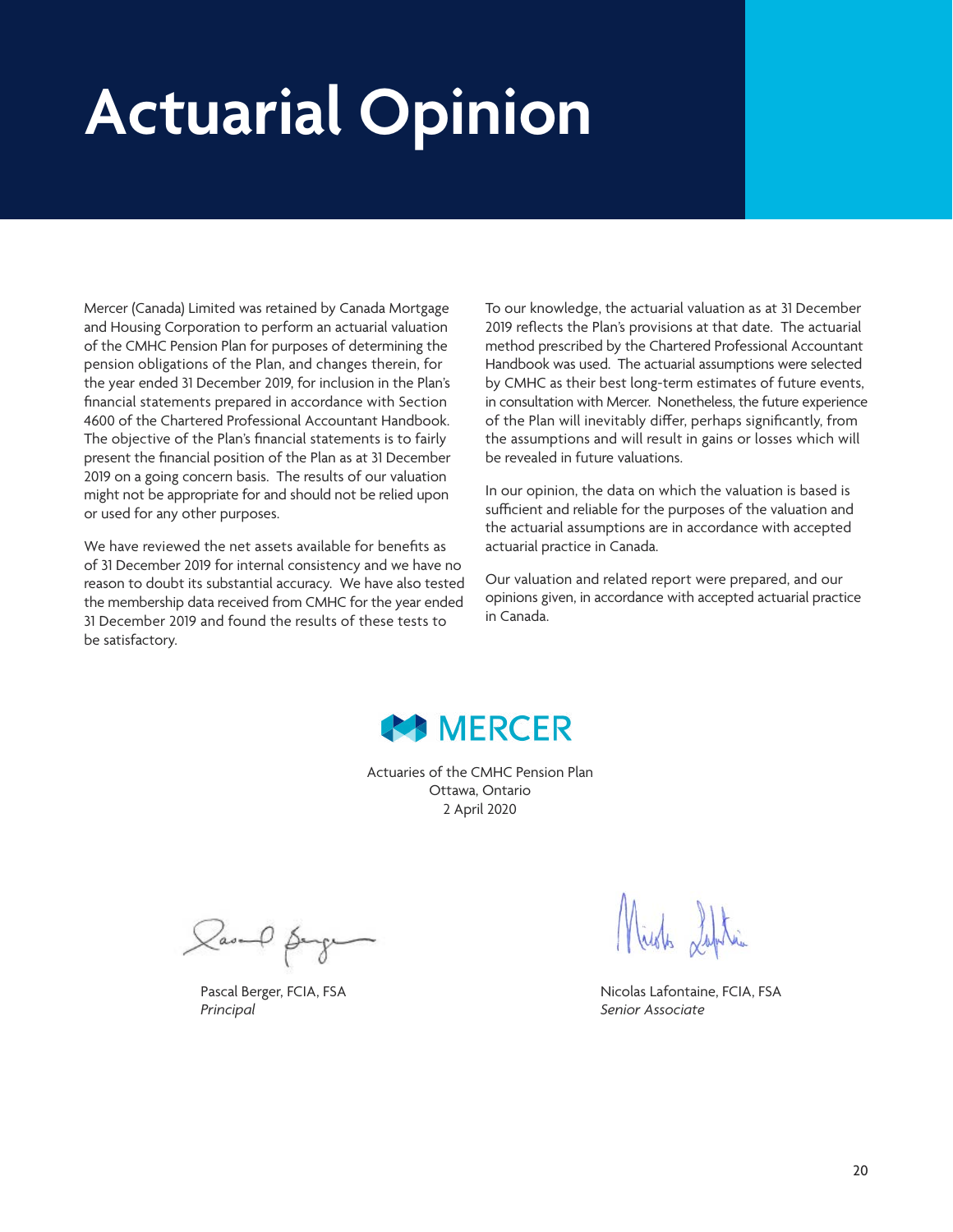# <span id="page-20-0"></span>**Independent Auditor's Report**

#### **To the Trustees of Canada Mortgage and Housing Corporation Pension Plan**

#### **Opinion**

We have audited the financial statements of the Canada Mortgage and Housing Corporation Pension Plan (the Plan), which comprise the statement of financial position as at 31 December 2019, and the statement of changes in net assets available for benefits and statement of changes in pension obligations for the year then ended, and notes to the financial statements, including a summary of significant accounting policies.

In our opinion, the accompanying financial statements present fairly, in all material respects the financial position of the Plan as at 31 December 2019, and its changes in net assets available for benefits and its changes in pension obligations for the year then ended in accordance with Canadian accounting standards for pension plans.

## **Basis for Opinion**

We conducted our audit in accordance with Canadian generally accepted auditing standards. Our responsibilities under those standards are further described in the Auditor's Responsibilities for the Audit of the Financial Statements section of our report. We are independent of the Plan in accordance with the ethical requirements that are relevant to our audit of the financial statements in Canada, and we have fulfilled our other ethical responsibilities in accordance with these requirements. We believe that the audit evidence we have obtained is sufficient and appropriate to provide a basis for our opinion.

## **Responsibilities of Management and Those Charged with Governance for the Financial Statements**

Management is responsible for the preparation and fair presentation of the financial statements in accordance with Canadian accounting standards for pension plans, and for such internal control as management determines is necessary to enable the preparation of financial statements that are free from material misstatement, whether due to fraud or error.

In preparing the financial statements, management is responsible for assessing the Plan's ability to continue as a going concern, disclosing, as applicable, matters related to going concern and using the going concern basis of accounting unless management either intends to liquidate the Plan or to cease operations, or has no realistic alternative but to do so.

Those charged with governance are responsible for overseeing the Plan's financial reporting process.

## **Auditor's Responsibilities for the Audit of the Financial Statements**

Our objectives are to obtain reasonable assurance about whether the financial statements as a whole are free from material misstatement, whether due to fraud or error, and to issue an auditor's report that includes our opinion. Reasonable assurance is a high level of assurance, but is not a guarantee that an audit conducted in accordance with Canadian generally accepted auditing standards will always detect a material misstatement when it exists. Misstatements can arise from fraud or error and are considered material if, individually or in the aggregate, they could reasonably be expected to influence the economic decisions of users taken on the basis of these financial statements.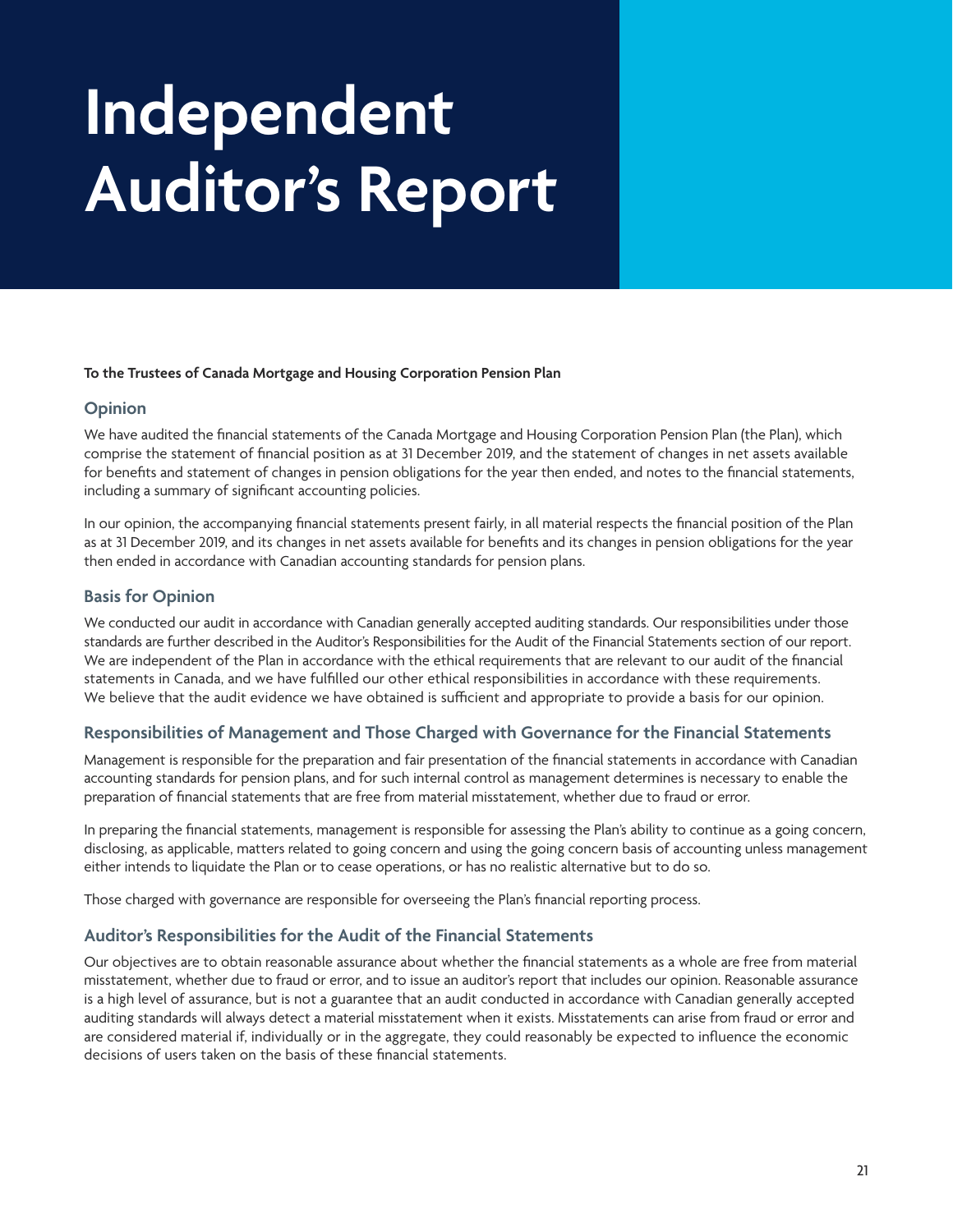As part of an audit in accordance with Canadian generally accepted auditing standards, we exercise professional judgment and maintain professional skepticism throughout the audit. We also:

- Identify and assess the risks of material misstatement of the financial statements, whether due to fraud or error, design and perform audit procedures responsive to those risks, and obtain audit evidence that is sufficient and appropriate to provide a basis for our opinion. The risk of not detecting a material misstatement resulting from fraud is higher than for one resulting from error, as fraud may involve collusion, forgery, intentional omissions, misrepresentations, or the override of internal control.
- Obtain an understanding of internal control relevant to the audit in order to design audit procedures that are appropriate in the circumstances, but not for the purpose of expressing an opinion on the effectiveness of the Plan's internal control.
- Evaluate the appropriateness of accounting policies used and the reasonableness of accounting estimates and related disclosures made by management.

Conclude on the appropriateness of management's use of the going concern basis of accounting and, based on the audit evidence obtained, whether a material uncertainty exists related to events or conditions that may cast significant doubt on the Plan's ability to continue as a going concern. If we conclude that a material uncertainty exists, we are required to draw attention in our auditor's report to the related disclosures in the financial statements or, if such disclosures are inadequate, to modify our opinion. Our conclusions are based on the audit evidence obtained up to the date of our auditor's report. However, future events or conditions may cause the Plan to cease to continue as a going concern.

Evaluate the overall presentation, structure, and content of the financial statements, including the disclosures, and whether the financial statements represent the underlying transactions and events in a manner that achieves fair presentation.

We communicate with those charged with governance regarding, among other matters, the planned scope and timing of the audit and significant audit findings, including any significant deficiencies in internal control that we identify during our audit.

Ernst + young LLP

Chartered Professional Accountants Licensed Public Accountants Ottawa, Ontario 24 March 2020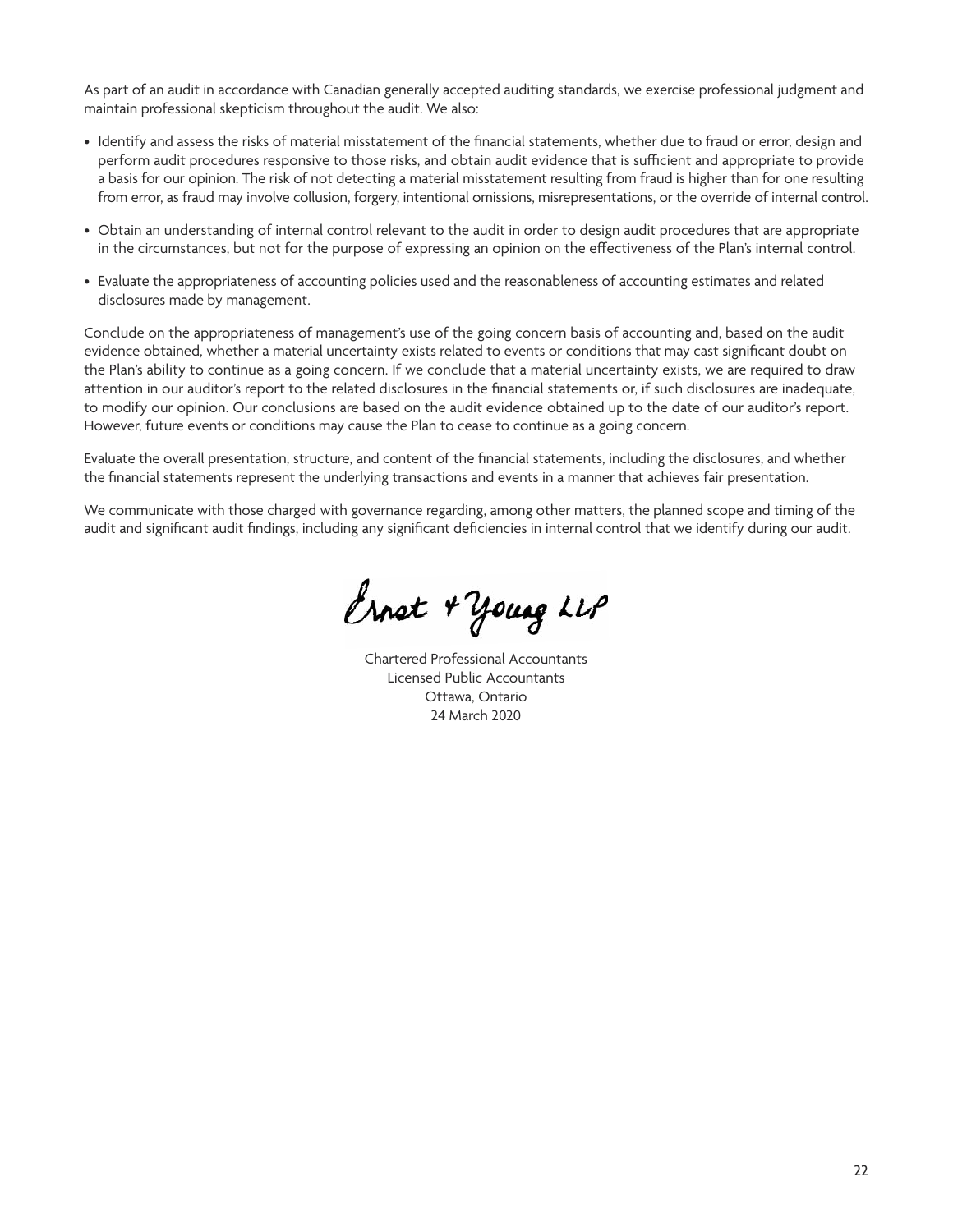## <span id="page-22-0"></span>**Financial Statements**

## **STATEMENT OF FINANCIAL POSITION**

| As at 31 December<br>(in thousands of Canadian dollars) | 2019      | 2018      |
|---------------------------------------------------------|-----------|-----------|
| <b>ASSETS</b>                                           |           |           |
| Investments (note 3)                                    | 2,819,303 | 2,492,742 |
| Accrued interest and dividends receivable               | 10,974    | 8,950     |
| Cash                                                    | 883       | 125       |
| Contributions receivable                                |           |           |
| Employer                                                |           | 436       |
| Employees                                               | 346       | 302       |
| Accounts receivable and other assets                    | 1,122     | 1,585     |
|                                                         | 2,832,628 | 2,504,140 |
| <b>LIABILITIES</b>                                      |           |           |
| Securities sold under repurchase agreements             | 564,988   | 500,564   |
| Mortgages payable (note 6)                              | 9,141     | 9,428     |
| Accounts payable and accrued liabilities                | 3,568     | 15,377    |
|                                                         | 577,697   | 525,369   |
| Commitments and contingent liabilities (note 13)        |           |           |
| <b>NET ASSETS AVAILABLE FOR BENEFITS</b>                | 2,254,931 | 1,978,771 |
| <b>PENSION OBLIGATIONS</b> (note 7)                     | 1,910,491 | 1,764,726 |
| <b>SURPLUS</b>                                          | 344,440   | 214,045   |

*The accompanying notes are an integral part of these financial statements.*

On behalf of the Trustees:

 $2 - \ell -$ 

Anne Giardini *Chair, Pension Fund Trustees*

Evan Siddall *Trustee of the Pension Fund President and Chief Executive Officer of CMHC*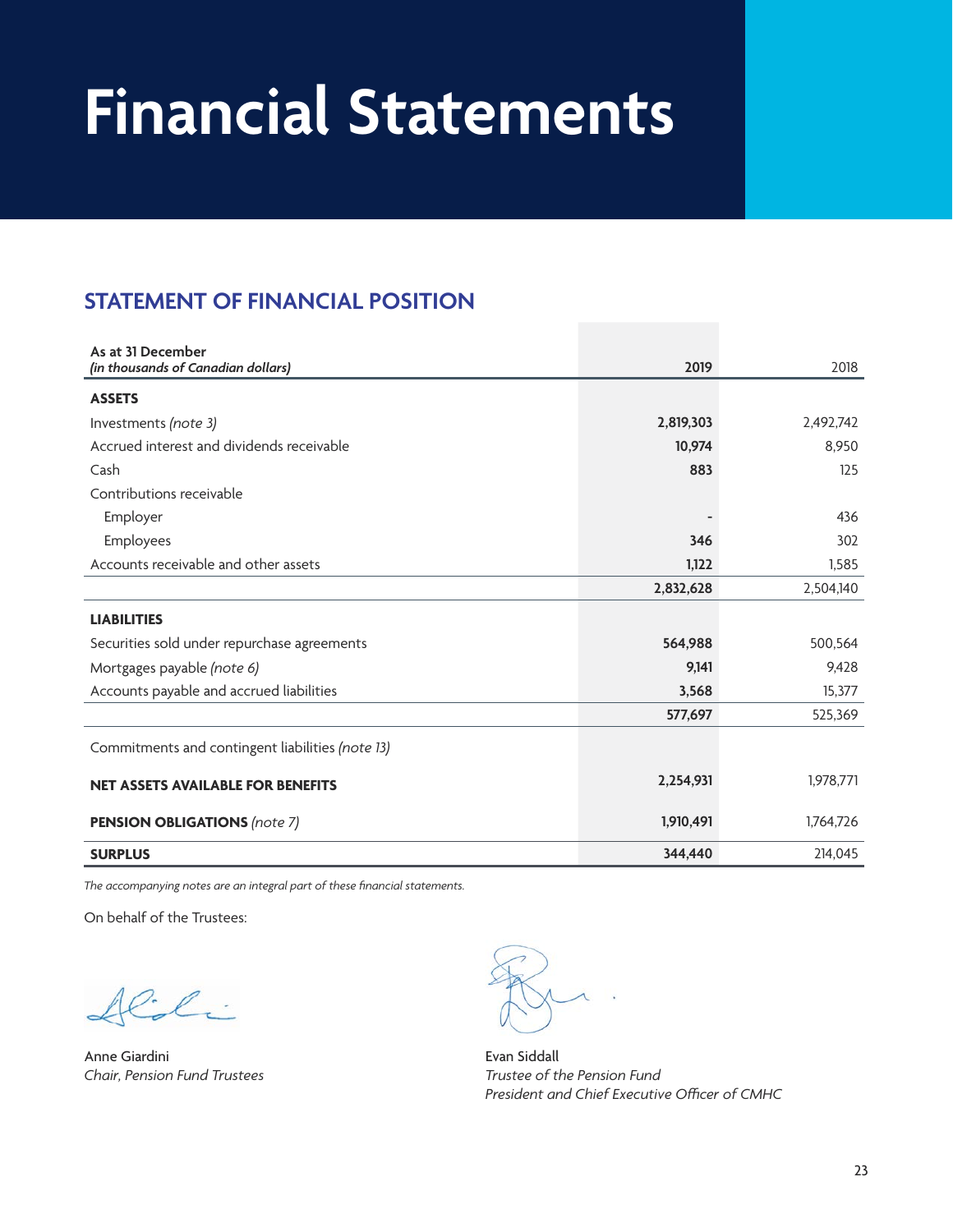## **STATEMENT OF CHANGES IN NET ASSETS AVAILABLE FOR BENEFITS**

| Year ended 31 December<br>(in thousands of Canadian dollars)    | 2019      | 2018      |
|-----------------------------------------------------------------|-----------|-----------|
| <b>NET ASSETS AVAILABLE FOR BENEFITS</b>                        |           |           |
| Beginning of year                                               | 1,978,771 | 2,042,331 |
| <b>INCREASE IN NET ASSETS</b>                                   |           |           |
| Investment earnings (note 4)                                    |           |           |
| Change in fair value of investments                             | 257,824   | (80,995)  |
| Investment income                                               | 65,441    | 63,261    |
|                                                                 | 323,265   | (17, 734) |
| Contributions (note 8)                                          |           |           |
| Employer                                                        | 29,578    | 46,304    |
| Employees                                                       | 25,934    | 15,782    |
|                                                                 | 55,512    | 62,086    |
|                                                                 | 378,777   | 44,352    |
| <b>DECREASE IN NET ASSETS</b>                                   |           |           |
| Benefits paid (note 9)                                          | 85,431    | 84,475    |
| Transfers and refunds                                           | 9,762     | 15,078    |
| Operating expenses (note 10)                                    | 7,424     | 8,359     |
|                                                                 | 102,617   | 107,912   |
| <b>INCREASE (DECREASE) IN NET ASSETS AVAILABLE FOR BENEFITS</b> | 276,160   | (63, 560) |
| <b>NET ASSETS AVAILABLE FOR BENEFITS</b>                        |           |           |
| End of year                                                     | 2,254,931 | 1,978,771 |

*The accompanying notes are an integral part of these financial statements.*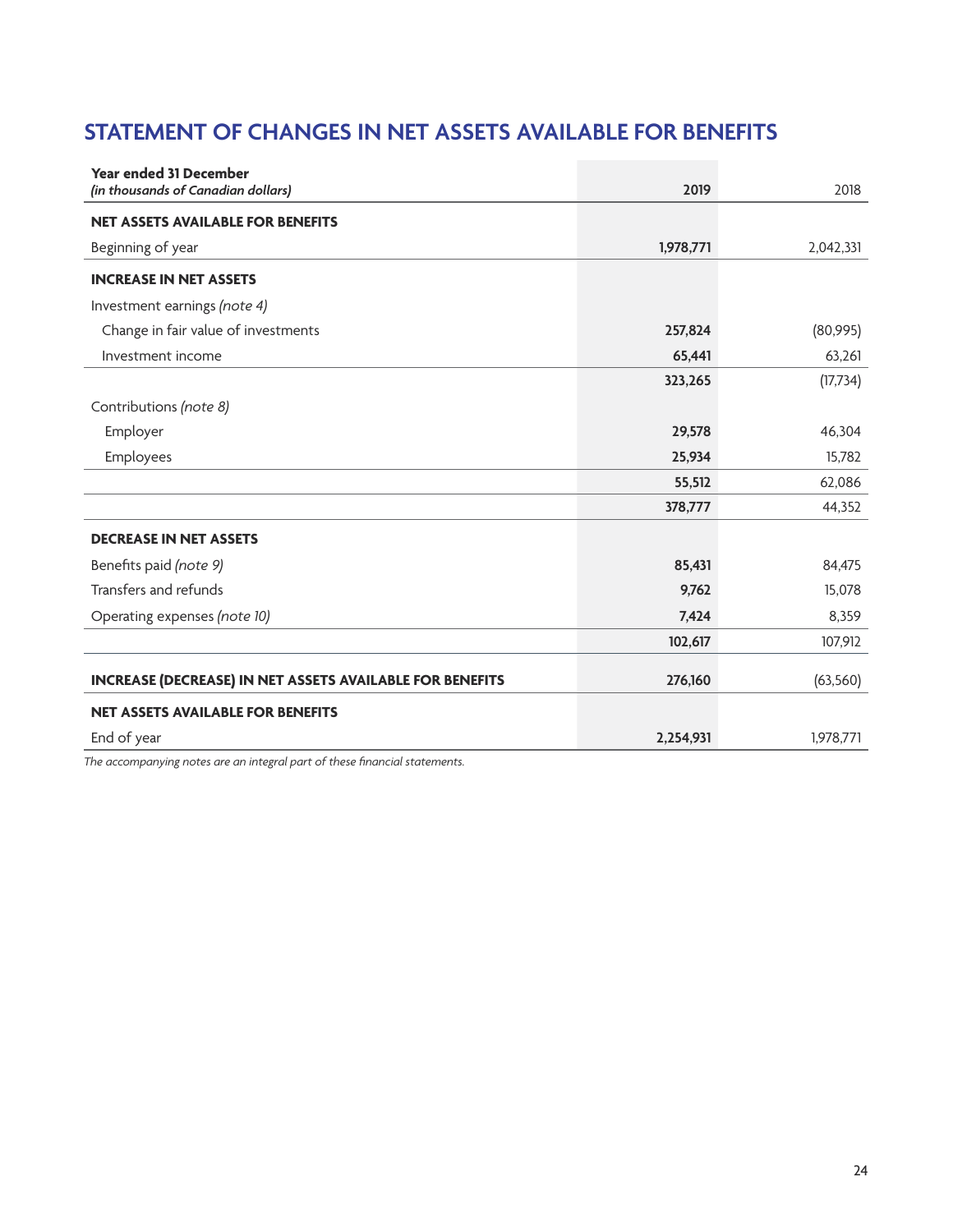## **STATEMENT OF CHANGES IN PENSION OBLIGATIONS**

| <b>Year ended 31 December</b><br>(in thousands of Canadian dollars) | 2019      | 2018      |
|---------------------------------------------------------------------|-----------|-----------|
| Pension obligations, beginning of year                              | 1,764,726 | 1,726,124 |
| Increase (decrease) in pension obligations                          |           |           |
| Interest accrued on benefits                                        | 90,483    | 88,096    |
| Changes in actuarial assumptions                                    | 93,535    |           |
| Benefits accrued                                                    | 45,819    | 35,611    |
| Benefits paid (note 9)                                              | (85, 431) | (84, 475) |
| Transfers and refunds                                               | (9,762)   | (15,078)  |
| Experience loss                                                     | 10,515    | 14,324    |
| Other loss                                                          | 606       | 124       |
| Net increase in pension obligations                                 | 145,765   | 38,602    |
| Total pension obligations, end of year (note 7)                     | 1,910,491 | 1.764.726 |

*The accompanying notes are an integral part of these financial statements.*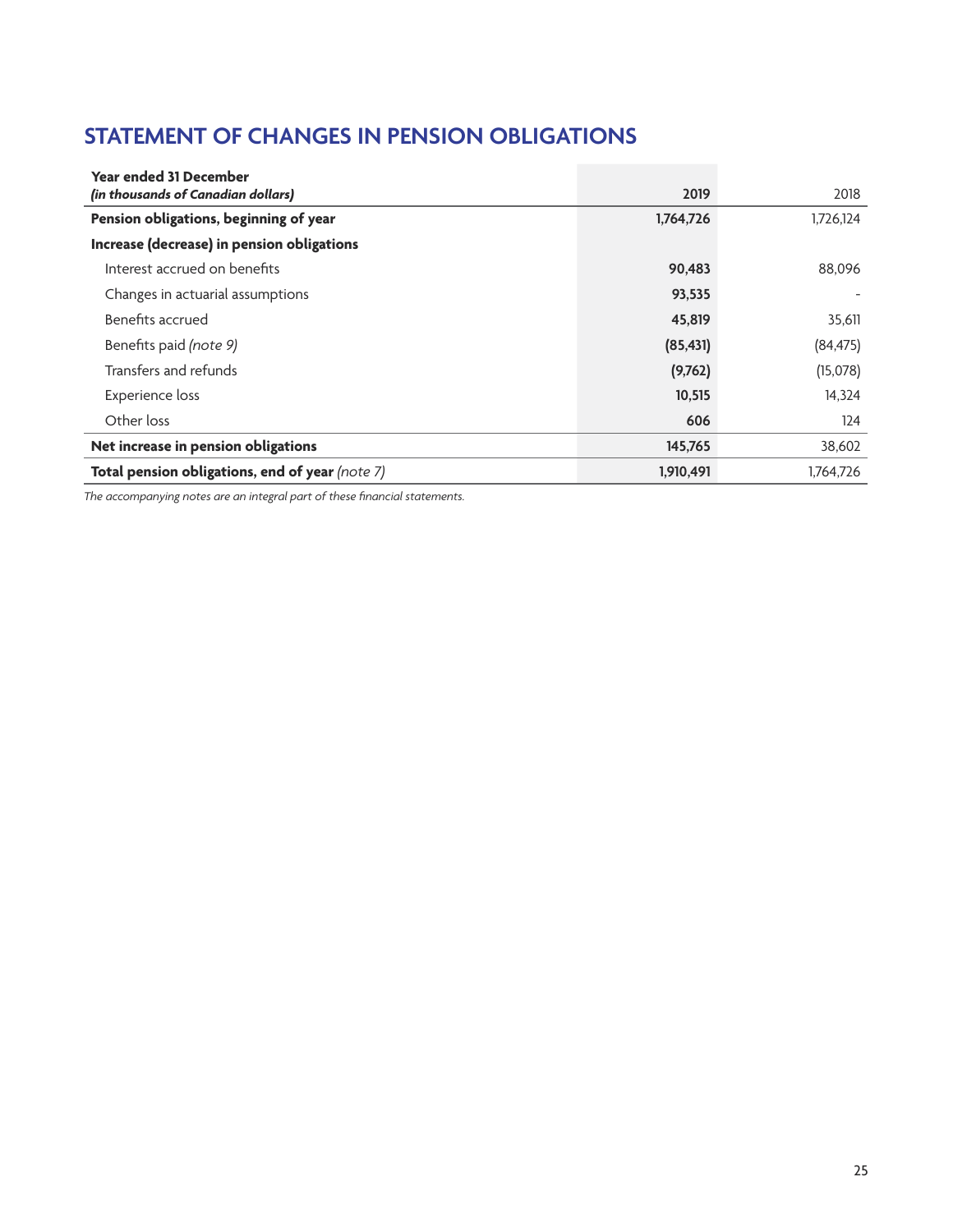## **NOTES TO FINANCIAL STATEMENTS**

Year ended 31 December 2019

## **1. DESCRIPTION OF PLAN**

#### **a) General**

The Canada Mortgage and Housing Corporation Pension Plan (the Plan or the Fund) is a compulsory contributory pension plan for all employees who satisfy certain eligibility conditions. Under the Plan, contributions are made by Plan members and the Plan Sponsor, Canada Mortgage and Housing Corporation (CMHC). The Plan's registration number with the Office of the Superintendent of Financial Institutions (OSFI) is 55086 and it is subject to the *Pension Benefits Standards Act, 1985* (PBSA).

Prior to 1 July 2016, the Plan comprised a defined benefit (DB) component and a defined contribution (DC) component. The DB component applied to employees hired prior to 4 April 2013 or otherwise eligible to participate in the DB component as specifically provided therein. The DC component applied to new employees hired on and after 4 April 2013 who were not eligible to join the DB component of the Plan.

Effective 1 July 2016, CMHC closed the DC component of the Plan and established a new DC plan, which was accepted by Canada Revenue Agency (CRA) for registration under section 147.1 of the *Income Tax Act*. On 1 December 2016, the entire balance of the DC component of the Plan was transferred to the new DC plan.

In 2015, CMHC announced that the DB plan would be modified and re-opened to new entrants beginning 1 January 2018. Any benefits earned by Plan members in the former DB plan up to 31 December 2017 will remained unchanged and all plan modifications will only apply to service starting 1 January 2018.

Effective 31 December 2017, the DC plan was closed to new entrants and all eligible employees started contributing to a modified defined benefit pension plan. Effective 31 July 2018, the DC plan was terminated.

For the purposes of the notes to the financial statements, Plan refers to the current modified DB plan only, unless the former DC plan is specified.

In 2017 and 2018, the Fund established wholly owned corporations that enter into investments in real estate and infrastructure.

## **b) Benefits**

The following is a summary of the Plan as at 31 December 2019. For more complete information, reference should be made to the Pension Plan Rules.

Under the Pension Plan Rules, pension benefits are determined by a formula based on a percentage of the average salary of the member's best five consecutive years multiplied by the number of years of benefit service. The pension is payable at the normal retirement date of a member or upon retirement allowing for certain early retirement provisions in accordance with the Pension Plan Rules. The plan provides survivor benefits for a member's eligible spouse or common-law partner. For service accrued before 1 January 2018, benefits are indexed to the Consumer Price Index (CPI) in accordance with the Pension Plan rules. For service accrued after 1 January 2018, indexation of the benefits to the CPI are conditional in accordance with the Pension Plan rules and approval from the Board of Directors. Benefits are integrated with the Quebec/Canada Pension Plan from age 65.

## **c) Funding policy**

The PBSA and its regulations require an actuarial valuation to be performed annually, unless the solvency ratio is greater than 120%, to estimate the Plan's surplus or deficit on a going-concern and solvency basis. These valuations are prepared in line with the Standards of Practice – Pension Plans as prescribed by the Canadian Institute of Actuaries. The PBSA requires that CMHC, being the Plan Sponsor, fund the benefits determined under the Plan.

Plan benefits are funded through a combination of contributions and investment returns. Contributions are required from both the Corporation and the employee. The Plan's funding policy is reviewed annually and aims to ensure the long-term financial health of the Plan and sustain funding at a level that is adequate to provide for member benefits. Contribution rates are established through actuarial funding valuations to determine the funded position of the Plan. Employees, who are members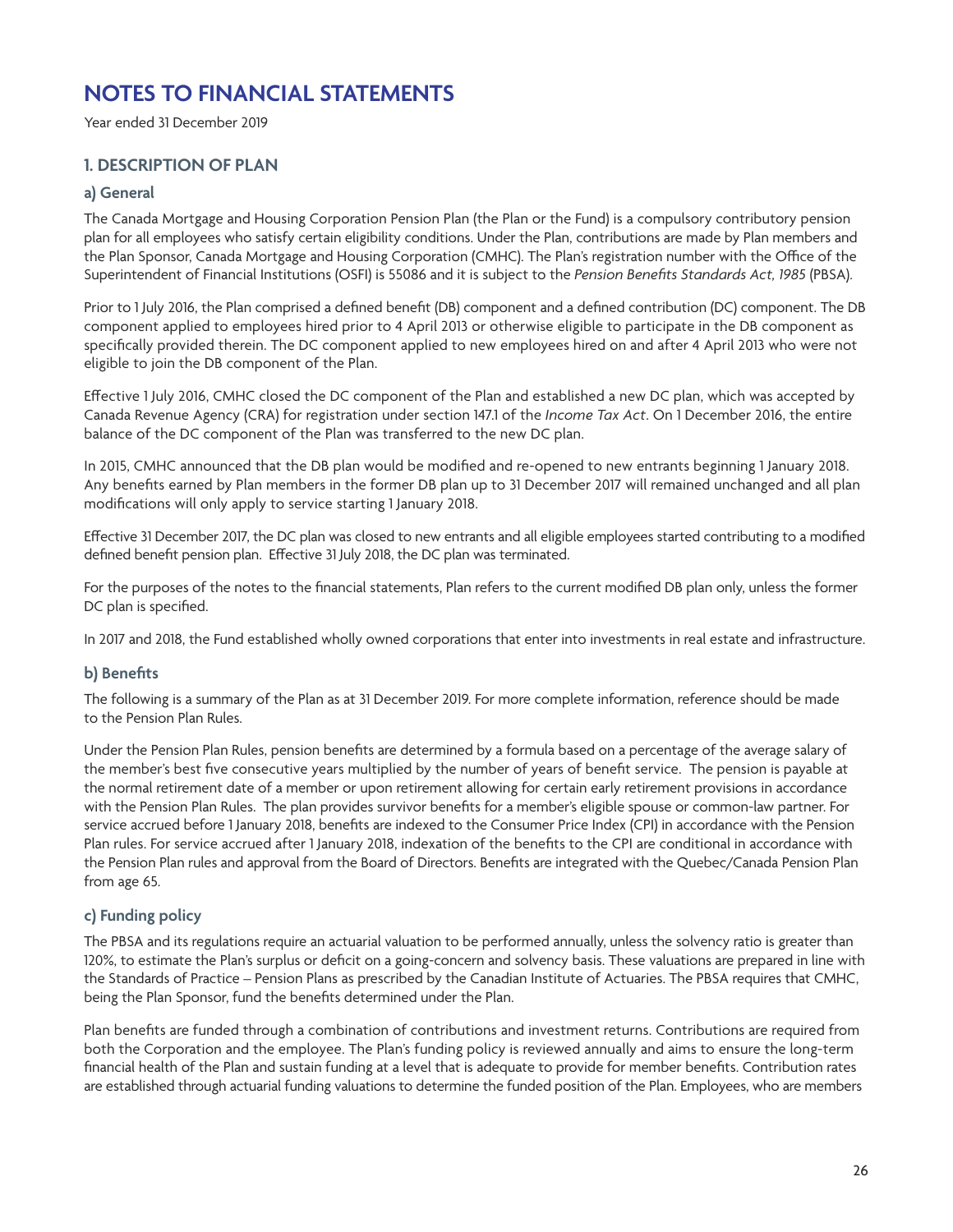of the Plan, are required to contribute a percentage of their pensionable earnings to the Plan at rates set by the Board of Directors. Employee contribution rates for each of the Plan's options are periodically updated to maintain a 50:50 cost sharing of the Plan's current service cost between Employees and the Corporation.

Employee contributions to the Plan are as follows:

|                                      | 2019 <sup>1</sup>              |                                    |  |  |
|--------------------------------------|--------------------------------|------------------------------------|--|--|
| <b>Contribution rates by members</b> | Salary up to YMPE <sup>2</sup> | Salary above the YMPE <sup>2</sup> |  |  |
| Option A                             | 7.75%                          | 10.25%                             |  |  |
| Option B                             | 5.25%                          | 7.75%                              |  |  |

*1 Rates remained unchanged from 2018.*

*2 The year's maximum pensionable earnings (YMPE) were \$57,400 in 2019 and \$55,900 in 2018.*

## **2. SIGNIFICANT ACCOUNTING POLICIES**

#### **a) Basis of presentation**

These financial statements have been prepared on a going concern basis in accordance with the Canadian accounting standards for pension plans as set out in Section 4600, *Pension Plans* (Section 4600), in Part IV of the CPA Canada Handbook – Accounting, which prescribes accounting policies specific to investments and pension obligations. These financial statements present the information of the Plan as a separate reporting entity independent of the Plan Sponsor and Plan members.

In accordance with Section 4600, investments, including those in which the Plan has a controlling interest, are presented on a non-consolidated basis.

For accounting policies that do not relate to investments or pension obligations, International Financial Reporting Standards (IFRS) are applied. To the extent that IFRS is inconsistent with Section 4600, Section 4600 takes precedence.

The objective of these financial statements is to assist Plan members and other users in reviewing the activities of the Plan or the benefit security of an individual Plan member's benefits. The financial statements do not purport to reflect the financial status of the Plan if terminated on the date of the financial statements, the funding requirements of the Plan or the pension expense that should be included in the financial statements of the Plan Sponsor. Because the financial statements pertain to the Plan as a whole, they provide no information about the portion of assets attributable to any individual member or group of members.

## **b) Accounting estimates**

The preparation of financial statements in accordance with Canadian accounting standards for pension plans requires management to make estimates and assumptions that affect the reported amount of assets and liabilities at the date of the financial statements, the reported amounts of changes in net assets available for benefits during the year and the reported amount of the actuarial present value of accrued pension benefits and net assets available for benefits at the date of the financial statements. These estimates are based on management's best knowledge of current events and actions that the Plan may undertake in the future. Actual results may differ from these estimates.

## **c) Investments**

Investments consist of short-term investments, bonds and debentures, real return securities, equities, foreign currency forward contracts, real estate, infrastructure and other real assets.

#### **Valuation of investments**

Purchases and sales of investments are recorded on the settlement date. Investments are measured at fair value, which is the price that would be received to sell an asset or paid to transfer a liability in an orderly transaction between market participants at the measurement date under current market conditions.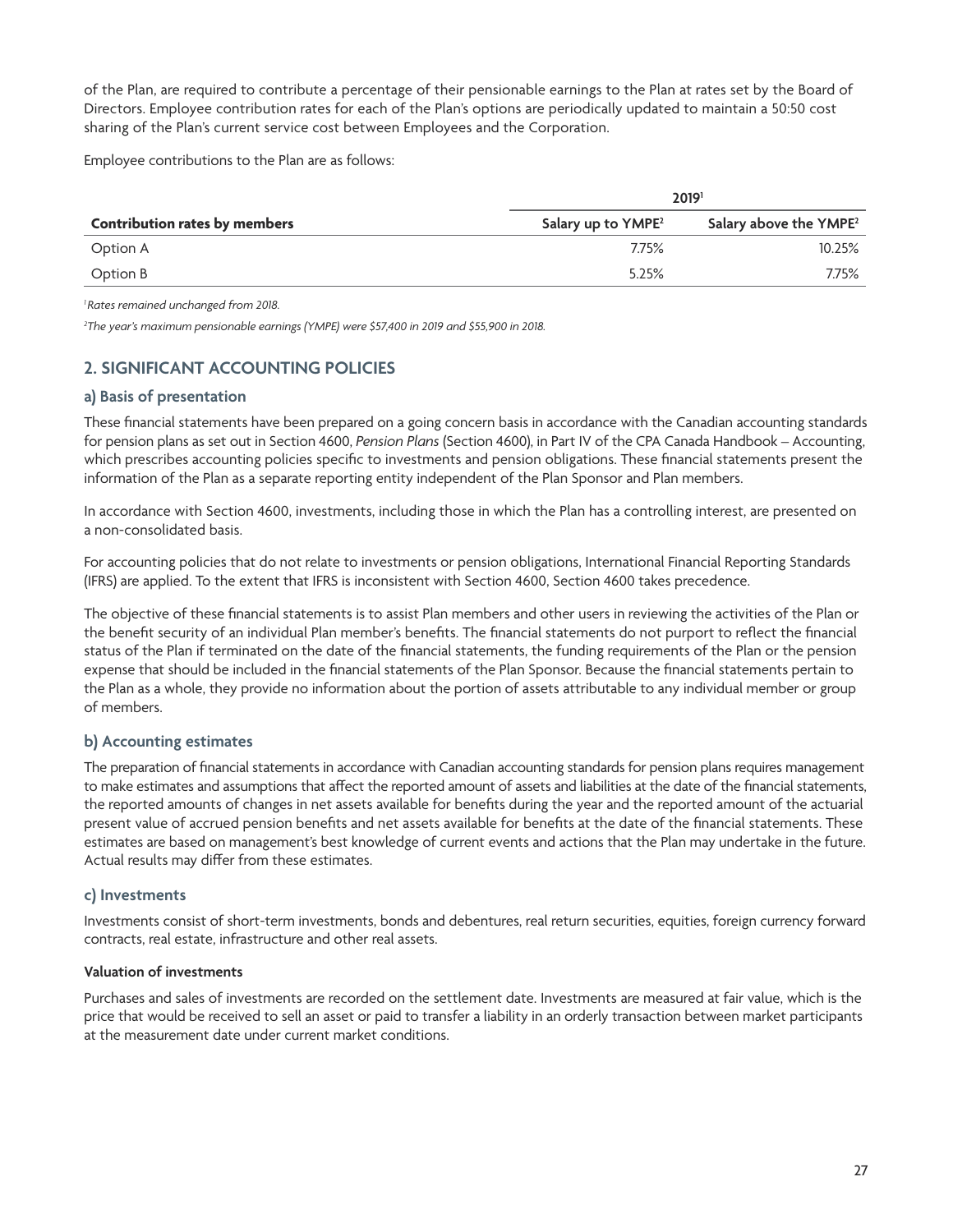The following describes how the fair value of investments is determined:

i) Short-term investments consist of Government of Canada Treasury bills and are valued at quoted market bid prices.

ii) Bonds, debentures and real return securities are valued primarily by indicative quotes obtained from multi-dealer consensus pricing services. For those instruments where observable quotes are not available, estimated values are calculated using discounted cash flow techniques and trade prices for similar securities as appropriate.

iii) Canadian and United States (U.S.) equities' fair value is based on closing bid price quotes from active markets. Other foreign equities' fair value is the net asset value per unit, as reported by the investment fund managers. The net asset value is calculated based on the quoted market prices of the fund's assets less the fund's liabilities, divided by the total number of outstanding units.

iv) Foreign currency forward contracts, which the Fund enters into to manage its exposure to foreign currencies, are valued by discounting estimated future cash flows using observable discount rate curves constructed using foreign exchange and interest rates.

v) Real estate comprises direct investments in real estate (properties held to earn rental income or for capital appreciation, or both), investments in wholly owned real estate corporation established under Section 149 of the Income Tax Act, and investments in real estate pooled funds. Direct investments in real estate are valued at estimated fair values based on independent appraisals completed at least once every three years plus net working capital. Investments in pooled funds are valued at year-end net asset values, as provided by the investment fund manager.

vi) Infrastructure and other real assets comprise investments in infrastructure and other real asset funds, respectively. The fair value is the net asset value reported by the investment fund managers. The net asset value is based on independent appraisals of the underlying infrastructure, infrastructure-related assets and other real assets held by these funds.

#### **Investment earnings**

Investment earnings consist of changes in the fair value of investments and investment income.

The change in the fair value of investments comprises unrealized gains and losses from changes in fair value in the period including appraisal adjustments on real estate valuations, as well as realized gains and losses on the sale of investments.

Investment income is recorded on an accrual basis. Interest income is recognized using the effective interest method. Infrastructure fund income represents cash distribution entitlements of the Fund, and real estate income represents net rental revenue after expenses. Dividend income is recognized on the ex-dividend date when the right to the dividend is established.

#### **Investment transaction costs**

Transaction costs, which are incremental costs incurred on the purchase and sale of investments, are expensed as incurred in operating expenses.

#### **d) Short-term assets and liabilities**

Due to their short-term nature, cash, contributions receivable, accounts receivable, accrued interest and dividends receivable, and accounts payable and accrued liabilities are measured at cost, which approximates fair value.

#### **e) Securities sold under repurchase agreements**

Repurchase agreements consist of the sale of securities with the commitment to repurchase the securities from the original buyer at a specified price and future date in the near term. These are measured at fair value. Proceeds received from these agreements are generally invested in short-term investments.

## **f) Mortgages payable**

Mortgages are measured at amortized cost, which approximates fair value. Mortgages associated with real estate are made at commercial mortgage rates.

#### **g) Pension obligations**

Pension obligations for the Plan are determined based on an actuarial valuation for funding purposes prepared by an independent firm of actuaries. The valuation is prepared on an annual basis and uses management's best estimate assumptions.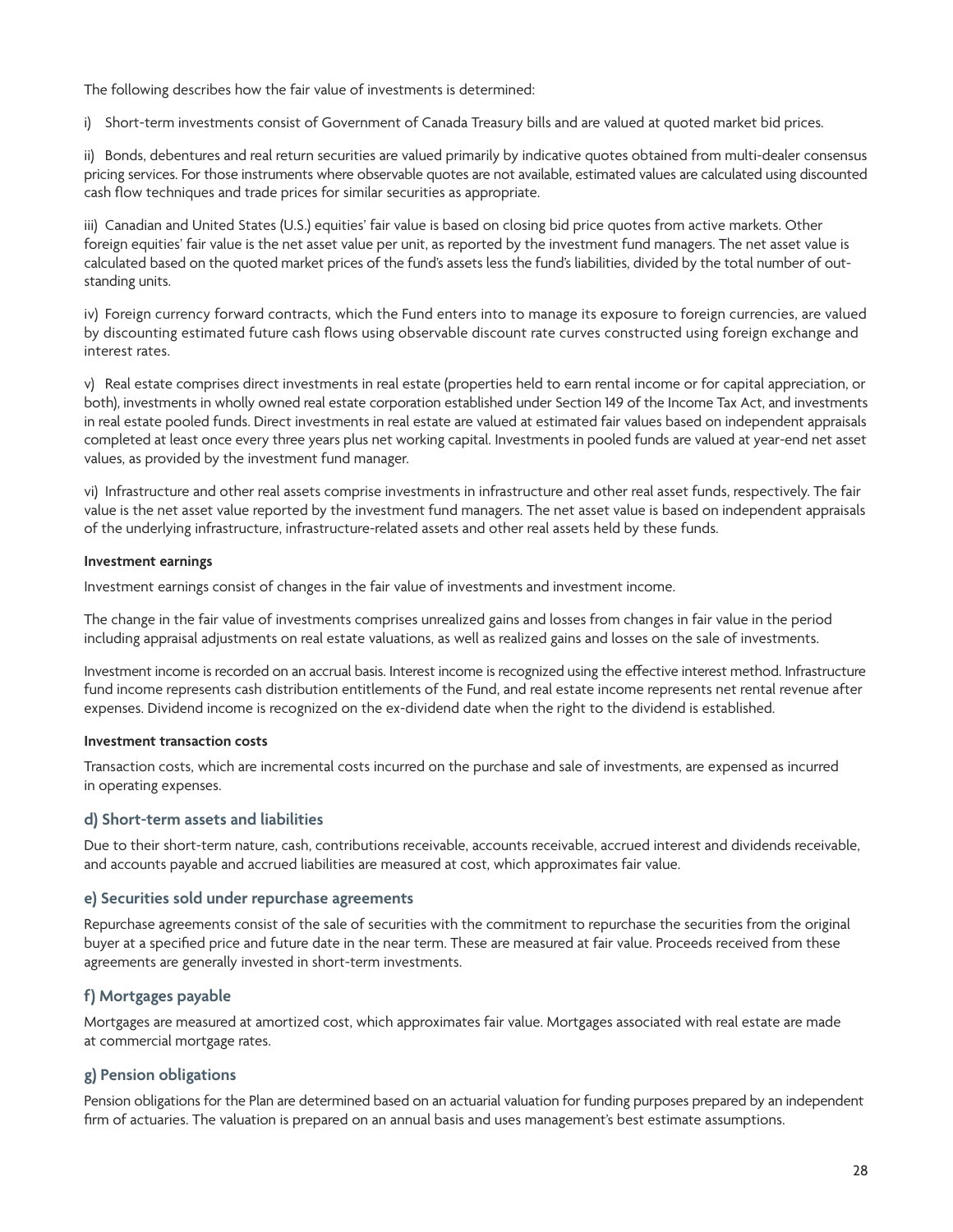## **h) Contributions**

Contributions for current service are recorded in the year in which the related payroll costs are incurred. Contributions for past service and special payments are recorded in the year they are made. Transfer deficiency payments are recorded in the year to which they relate.

## **i) Benefits paid**

Benefits are recorded in the period in which they are paid. Benefit payments that are due as at year-end are recorded in accounts payable and accrued liabilities.

## **j) Foreign currency translation**

Foreign currency transactions are translated into Canadian dollars at the rate of exchange prevailing at the dates of the transactions. The fair values of the investments and cash balances denominated in foreign currencies are translated at the rates in effect at year-end. The realized and unrealized gains and losses arising from these translations are included in the change in fair value of investments.

## **k) Current and future changes in accounting policies**

IFRS 16, *Leases* (IFRS 16), was issued in January 2016 and is applicable to reporting periods on or after 1 January 2019. IFRS 16 does not have an impact on the Plan's financial statements.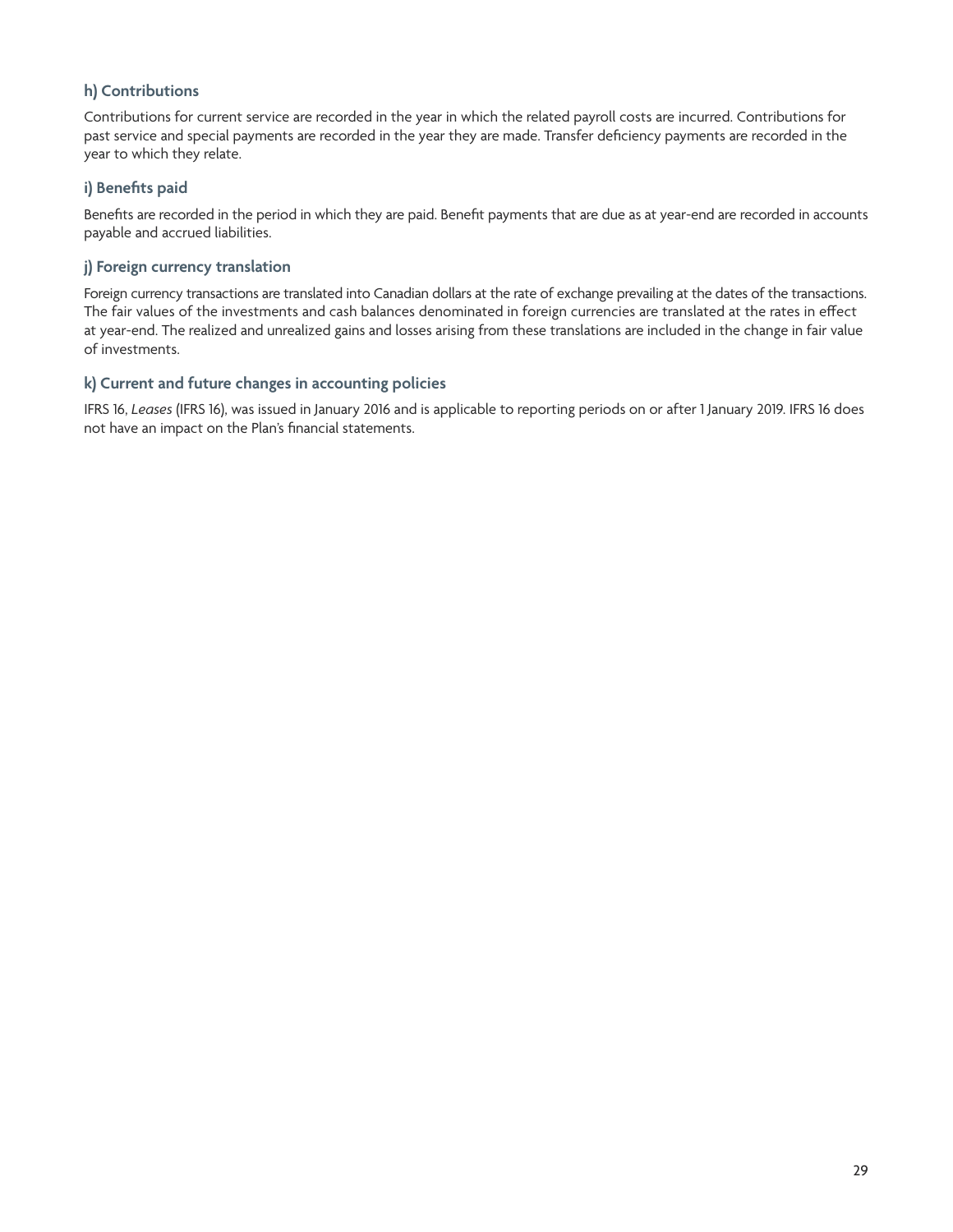## **3. INVESTMENTS**

## **a) General**

The following table shows the cost and fair value of the Fund's investments.

|                                 | 2019              |                   | 2018              |            |
|---------------------------------|-------------------|-------------------|-------------------|------------|
| (in thousands)                  | Cost <sup>1</sup> | <b>Fair value</b> | Cost <sup>1</sup> | Fair value |
| <b>Liability hedging assets</b> |                   |                   |                   |            |
| Fixed income                    |                   |                   |                   |            |
| Short-term investments          | 60,897            | 60,896            | 58,495            | 58,531     |
| Bonds and debentures            |                   |                   |                   |            |
| Government of Canada            | 202,237           | 207,126           | 179,386           | 182,662    |
| Provinces/municipalities        | 831,338           | 856,227           | 780,822           | 777,459    |
| Corporate/other                 | 51,892            | 54,117            | 52,408            | 52,786     |
| Total bonds and debentures      | 1,085,467         | 1,117,470         | 1,012,616         | 1,012,907  |
| Real return securities          | 245,610           | 266,874           | 246,991           | 241,545    |
|                                 | 1,391,974         | 1,445,240         | 1,318,102         | 1,312,983  |
| <b>Growth assets</b>            |                   |                   |                   |            |
| Equity                          |                   |                   |                   |            |
| Canadian                        | 214,159           | 448,260           | 219,825           | 393,107    |
| U.S.                            | 220,081           | 276,427           | 217,349           | 243,639    |
| Other foreign <sup>2</sup>      | 283,995           | 265,754           | 270,963           | 231,415    |
| Total equity                    | 718,235           | 990,441           | 708,137           | 868,161    |
| Real assets                     |                   |                   |                   |            |
| Real estate <sup>3</sup>        | 168,748           | 263,200           | 138,569           | 233,793    |
| Infrastructure <sup>2</sup>     | 99,535            | 110,443           | 73,389            | 77,805     |
| Other                           | 10,255            | 9,979             |                   |            |
| Total real assets               | 278,538           | 383,622           | 211,958           | 311,598    |
|                                 | 996,773           | 1,374,063         | 920,095           | 1,179,759  |
| <b>Total</b>                    | 2,388,747         | 2,819,303         | 2,238,197         | 2,492,742  |

*1 Represents amortized cost for fixed income.*

*2 Other foreign equity and infrastructure include foreign currency forward contracts with fair values of \$1.5 million and \$1.8 million, respectively (2018 – negative fair values of \$3.9 million and \$2.3 million, respectively).*

*3 Real estate includes \$101.8 million held by the Fund's subsidiaries (2018 – \$106.9 million), which is reported net of the subsidiaries' mortgage liabilities of \$113.4 million (2018 – \$119.1 million) and net working capital of nil (2018 – \$0.2 million).* 

The Fund has investments of \$555 million (2018 – \$501 million) that are part of securities sold under repurchase agreements. The Fund continues to earn investment income and recognize changes in fair value on these investments in the statement of changes in net assets available for benefits.

## **b) Fair value hierarchy**

Investments recorded at fair value are classified using a fair value hierarchy that reflects the significance of the inputs used in making the measurements:

• Level 1:

Assets and liabilities that are measured based on unadjusted quoted prices in active markets for identical assets or liabilities. An active market is one where transactions are occurring with sufficient frequency and volume to provide pricing information on an ongoing basis.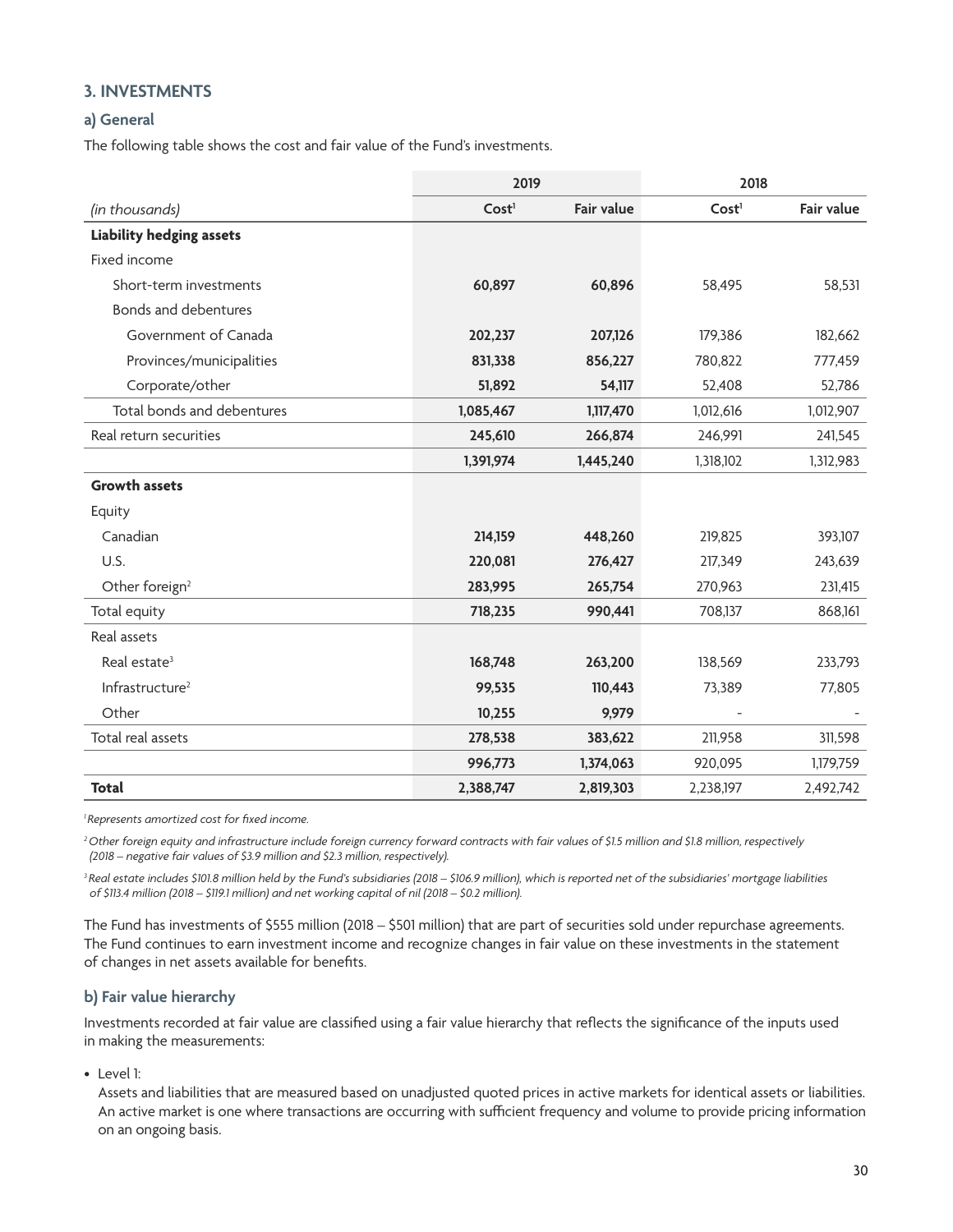• Level 2:

Assets and liabilities that are measured based on observable inputs other than Level 1 prices. Level 2 inputs include prices obtained from third-party pricing services based on independent dealers' quotes for identical assets or liabilities in markets that are not considered sufficiently active. Level 2 also includes fair values obtained by discounted cash flow or other valuation techniques making maximum use of directly or indirectly observable market data.

• Level 3:

Assets and liabilities not quoted in active markets are measured based on discounted cash flow or other valuation methodologies where significant inputs are not based on observable market data.

The following table presents the fair value hierarchy for the Fund's investments.

|                                 |                          | 2019                     |                          |              |                          | 2018                     |                          |           |
|---------------------------------|--------------------------|--------------------------|--------------------------|--------------|--------------------------|--------------------------|--------------------------|-----------|
| (in thousands)                  | Level 1                  | Level 2                  | Level 3                  | <b>Total</b> | Level 1                  | Level 2                  | Level 3                  | Total     |
| <b>Liability hedging assets</b> |                          |                          |                          |              |                          |                          |                          |           |
| Fixed income                    |                          |                          |                          |              |                          |                          |                          |           |
| Short-term investments          | 9,650                    | 51,246                   | $\overline{\phantom{a}}$ | 60,896       | 26,642                   | 31,889                   |                          | 58,531    |
| Bonds and debentures            |                          |                          |                          |              |                          |                          |                          |           |
| Government of Canada            | 146,781                  | 60,345                   | $\overline{\phantom{a}}$ | 207,126      | 179,912                  | 2,750                    | $\overline{\phantom{0}}$ | 182,662   |
| Provinces/municipalities        | 254,177                  | 602,050                  | $\overline{\phantom{a}}$ | 856,227      | 112,451                  | 665,008                  | $\overline{\phantom{a}}$ | 777,459   |
| Corporate/other                 |                          | 54,117                   | $\overline{\phantom{a}}$ | 54,117       | $\overline{\phantom{a}}$ | 52,786                   |                          | 52,786    |
| Total bonds and debentures      | 400,958                  | 716,512                  | $\overline{\phantom{a}}$ | 1,117,470    | 292,363                  | 720,544                  | $\overline{\phantom{a}}$ | 1,012,907 |
| Real return securities          |                          | 266,874                  | $\overline{\phantom{a}}$ | 266,874      | 213,333                  | 28,212                   |                          | 241,545   |
|                                 | 410,608                  | 1,034,632                | $\overline{\phantom{a}}$ | 1,445,240    | 532,338                  | 780,645                  | $\overline{\phantom{a}}$ | 1,312,983 |
| <b>Growth assets</b>            |                          |                          |                          |              |                          |                          |                          |           |
| Equity                          |                          |                          |                          |              |                          |                          |                          |           |
| Canadian                        | 448,260                  |                          | $\overline{\phantom{a}}$ | 448,260      | 393,107                  |                          | $\overline{\phantom{0}}$ | 393,107   |
| U.S.                            | 276,427                  |                          | $\overline{\phantom{a}}$ | 276,427      | 243,639                  |                          | $\overline{\phantom{a}}$ | 243,639   |
| Other foreign <sup>1</sup>      | 264,279                  | 1,475                    | $\overline{\phantom{a}}$ | 265,754      | 235,344                  | (3,929)                  |                          | 231,415   |
| Total equity                    | 988,966                  | 1,475                    | $\overline{\phantom{a}}$ | 990,441      | 872,090                  | (3,929)                  | $\overline{\phantom{a}}$ | 868,161   |
| Real assets                     |                          |                          |                          |              |                          |                          |                          |           |
| Real estate <sup>2</sup>        |                          |                          | 263,200                  | 263,200      |                          | $\overline{\phantom{a}}$ | 233,793                  | 233,793   |
| Infrastructure <sup>1</sup>     | $\overline{\phantom{a}}$ | 1,819                    | 108,624                  | 110,443      | $\overline{\phantom{a}}$ | (2,339)                  | 80,144                   | 77,805    |
| Other                           |                          | $\overline{\phantom{a}}$ | 9,979                    | 9,979        |                          |                          |                          |           |
| Total real assets               | $\overline{\phantom{a}}$ | 1,819                    | 381,803                  | 383,622      | $\overline{\phantom{m}}$ | (2, 339)                 | 313,937                  | 311,598   |
|                                 | 988,966                  | 3,294                    | 381,803                  | 1,374,063    | 872,090                  | (6, 268)                 | 313,937                  | 1,179,759 |
| <b>Total</b>                    | 1,399,574                | 1,037,926                | 381,803                  | 2,819,303    | 1,404,428                | 774,377                  | 313,937                  | 2,492,742 |

<sup>1</sup> Other foreign and infrastructure include foreign currency forward contracts with fair values of \$1.5 million and \$1.8 million, respectively (2018 – negative *fair values of \$3.9 million and \$2.3 million, respectively).*

<sup>2</sup> Real estate includes \$101.8 million held by the Fund's subsidiaries (2018 – \$106.9 million), which is reported net of the subsidiaries' mortgage liabilities of *\$113.4 million (2018 – \$119.1 million) and net working capital of nil (2018 – \$0.2 million).*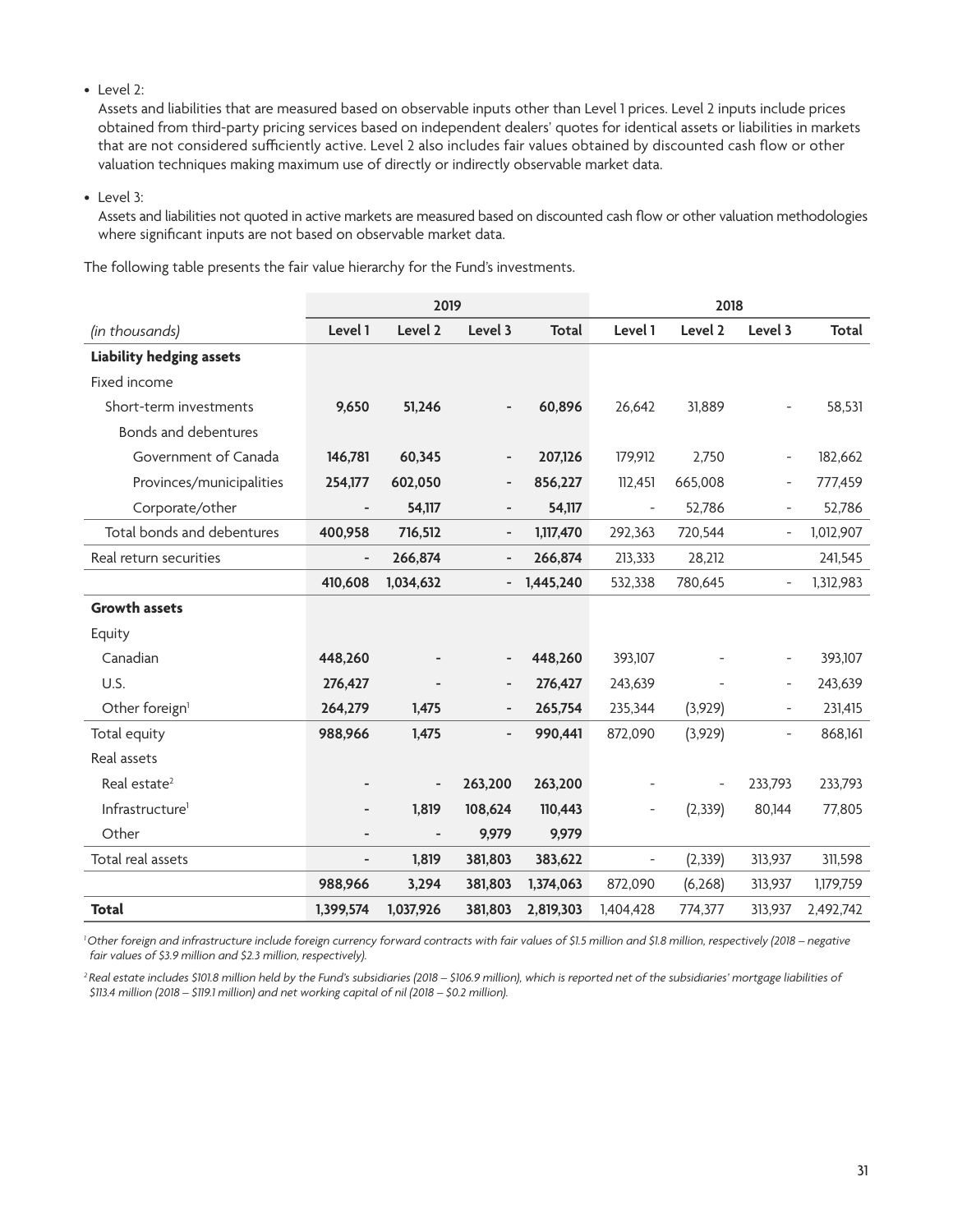The following table presents the change in the fair value of level 3 investments:

| (in thousands)                       | <b>Real estate</b> | <b>Infrastructure</b> | Other   | Total     |
|--------------------------------------|--------------------|-----------------------|---------|-----------|
| 2019                                 |                    |                       |         |           |
| Fair value as at 1 January 2019      | 233,793            | 80,144                |         | 313,937   |
| <b>Additions</b>                     | 47,490             | 29,496                | 19,222  | 96,208    |
| <b>Disposals</b>                     | (17, 310)          | (1,156)               | (8,967) | (27, 433) |
| Unrealized fair value gains (losses) | (773)              | 140                   | (276)   | (909)     |
| Fair value as at 31 December 2019    | 263,200            | 108,624               | 9,979   | 381,803   |
| 2018                                 |                    |                       |         |           |
| Fair value as at 1 January 2018      | 209,247            | 75,021                |         | 284,268   |
| <b>Additions</b>                     | 24,051             | 4,310                 |         | 28,361    |
| <b>Disposals</b>                     | (4,976)            | (4,203)               |         | (9,179)   |
| Unrealized fair value gains          | 5,471              | 5,016                 |         | 10,487    |
| Fair value as at 31 December 2018    | 233,793            | 80,144                |         | 313,937   |

#### **Level 3 unobservable inputs and sensitivity analysis**

The valuations for Level 3 investments in real estate, infrastructure, and other real assets are based on independent appraisals and include unobservable inputs that may significantly affect the measurement of fair value. The valuations were based on management's assessment of the prevailing conditions as at 31 December 2019, which may change materially in subsequent periods.

The appraisals may consider discounted cash flow, capitalization rate, and/or comparable transaction methodologies. Significant increases (decreases) in inputs such as occupancy rates or underlying revenue drivers could result in significantly higher (lower) fair values. Significant increases (decreases) in inputs such as discount rates and capitalization rates could result in significantly lower (higher) fair values.

The fair value of investments in real assets through limited-partnership investment funds is based on the net asset values reported by the investment fund managers. In determining net asset values, fund managers obtain independent appraisals of the individual real assets.

## **Transfers between fair value hierarchy levels**

For assets and liabilities measured at fair value in the financial statements, the Fund determines whether transfers have occurred between levels in the hierarchy by reassessing categorization at the end of each reporting period.

Transfers may occur between levels of the fair value hierarchy as a result of changes in the availability of quoted market prices or observable market inputs. During the year, the Fund reclassified \$73 million of securities from Level 2 to Level 1 (2018 – \$18 million) and \$266 million of securities from Level 1 to Level 2 (2018 – \$91 million).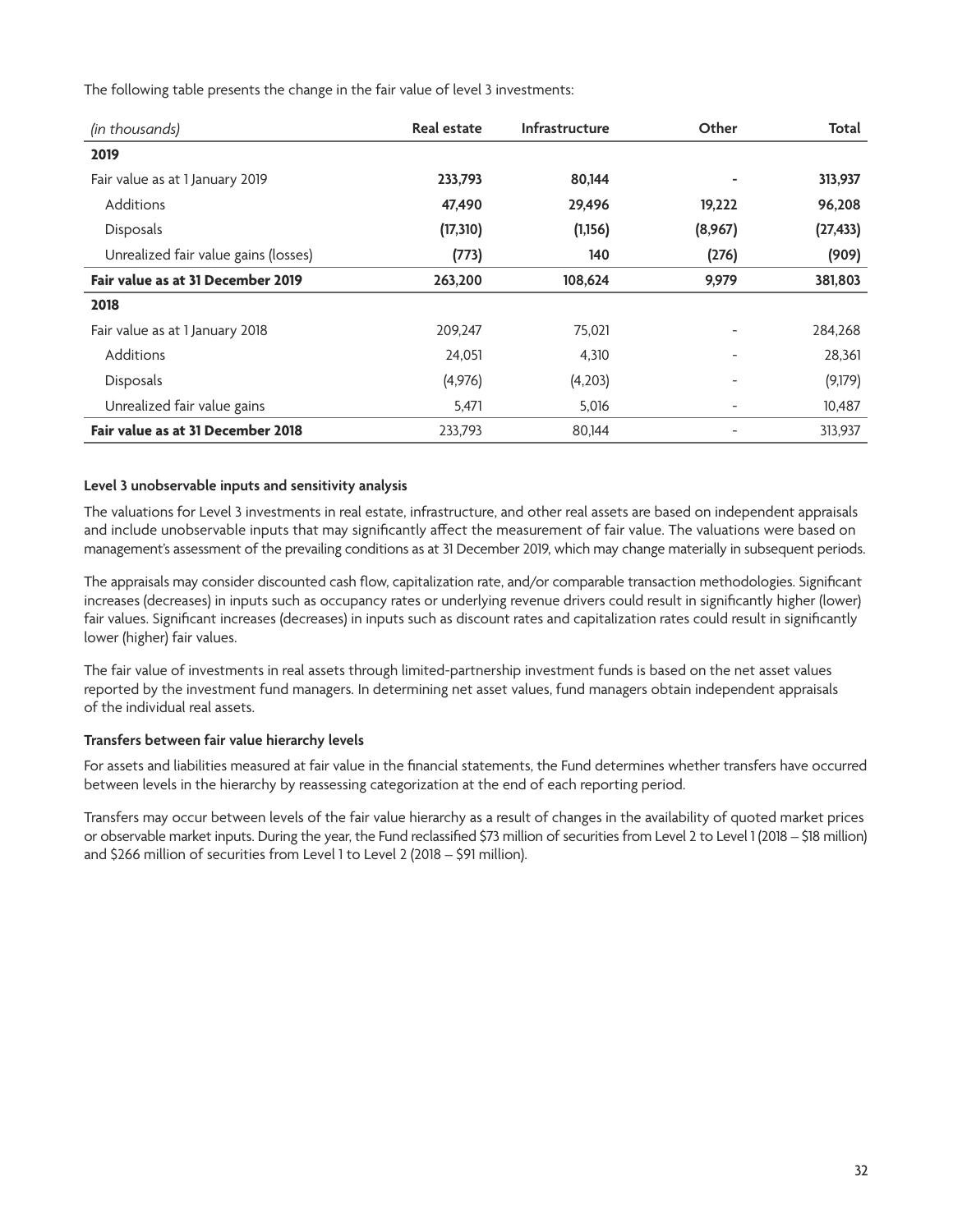## **4. INVESTMENT EARNINGS**

The following is a summary of investment earnings (losses) for the Fund by asset class:

|                                 |                         | 2019       |           |                          | 2018                     |           |
|---------------------------------|-------------------------|------------|-----------|--------------------------|--------------------------|-----------|
|                                 | Change in               | Investment |           | Change in                | Investment               |           |
| (in thousands)                  | fair value <sup>1</sup> | income     | Total     | fair value <sup>1</sup>  | income                   | Total     |
| <b>Liability hedging assets</b> |                         |            |           |                          |                          |           |
| Fixed income                    |                         |            |           |                          |                          |           |
| Short-term investments          | (35)                    | 1,037      | 1,002     | 39                       | 1,207                    | 1,246     |
| Bonds and debentures            | 72,000                  | 29,291     | 101,291   | (22, 584)                | 29,090                   | 6,506     |
| Real return securities          | 26,710                  | 1,795      | 28,505    | (5,262)                  | 1,734                    | (3,528)   |
|                                 | 98,675                  | 32,123     | 130,798   | (27, 807)                | 32,031                   | 4,224     |
| Interest expense on             |                         |            |           |                          |                          |           |
| repurchase agreements           |                         | (10, 203)  | (10, 203) |                          | (7, 725)                 | (7, 725)  |
|                                 | 98,675                  | 21,920     | 120,595   | (27, 807)                | 24,306                   | (3,501)   |
| <b>Growth assets</b>            |                         |            |           |                          |                          |           |
| Equity                          |                         |            |           |                          |                          |           |
| Canadian                        | 65,536                  | 14,073     | 79,609    | (51, 825)                | 13,609                   | (38, 216) |
| U.S.                            | 49,083                  | 6,354      | 55,437    | 12,856                   | 5,307                    | 18,163    |
| Other foreign                   | 33,782                  | 8,933      | 42,715    | (25,062)                 | 7,827                    | (17, 235) |
| Total equity                    | 148,401                 | 29,360     | 177,761   | (64, 031)                | 26,743                   | (37, 288) |
| Real assets                     |                         |            |           |                          |                          |           |
| Real estate                     | 5,518                   | 10,027     | 15,545    | 7,745                    | 6,083                    | 13,828    |
| Infrastructure                  | 5,950                   | 3,950      | 9,900     | 3,098                    | 6,129                    | 9,227     |
| Other                           | (720)                   | 184        | (536)     | $\overline{\phantom{a}}$ | $\overline{\phantom{a}}$ |           |
| Total real assets               | 10,748                  | 14,161     | 24,909    | 10,843                   | 12,212                   | 23,055    |
|                                 | 159,149                 | 43,521     | 202,670   | (53, 188)                | 38,955                   | (14, 233) |
| <b>Total</b>                    | 257,824                 | 65,441     | 323,265   | (80,995)                 | 63,261                   | (17, 734) |

*1 Change in fair value includes a realized net gain of \$82 million (2018 – \$31 million) and an unrealized net gain of \$176 million (2018 – net loss of \$112 million).*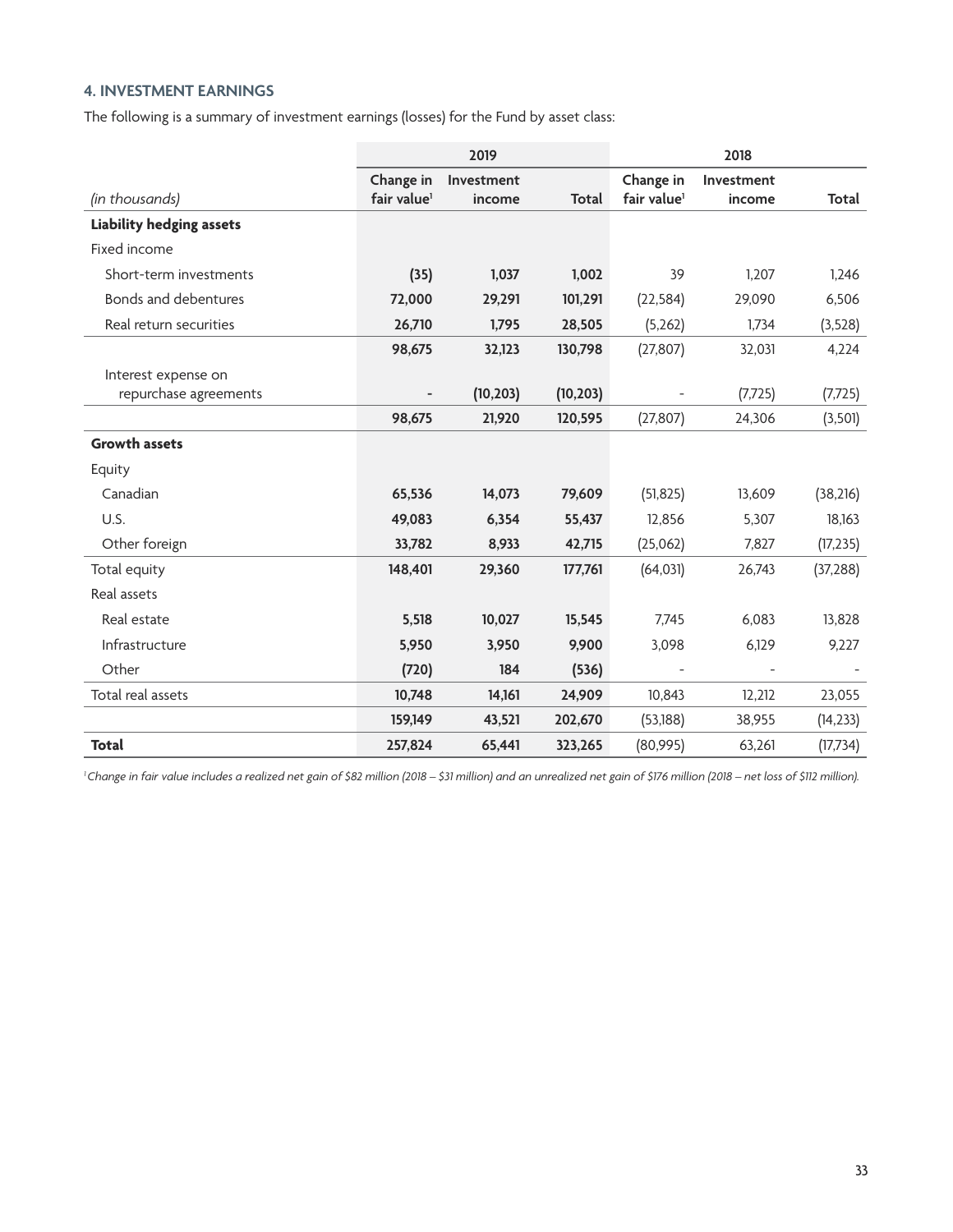## **5. RISK EXPOSURE AND MANAGEMENT**

The key financial risks related to the Fund's assets are market risk, credit risk and liquidity risk. These are mitigated by policies that define the Fund's overall objective and circumscribe investments in terms of what is permitted, how investments may be made, and minimum standards for diversification, quality, and liquidity. Policies also describe the management structure and monitoring procedures adopted for the ongoing operation of the Fund.

#### **a) Market risk**

Market risk is the risk of adverse financial impact arising from changes in underlying market factors, including interest rates, foreign exchange rates and equity prices. The Fund is able to partially mitigate this risk by incorporating diversification requirements in its investment policies and guidelines. Diversification reduces the risk of market value decreases and helps protect the Fund from potential negative impacts within one asset class or sector.

#### *Interest rate risk*

Interest rate risk is the risk that the fair value or future cash flows of a financial instrument will fluctuate because of changes in market interest rates. Pension obligations are also subject to interest rate risk. The Fund's interest rate exposure arises from mismatches in the timing and amount of cash flows of its assets and liabilities.

The Fund's interest rate risk is managed through its asset allocation policy, which takes into account the liability profile of the Fund and diversifies its assets, and other policies that limit the price sensitivity of fixed income assets to interest rate changes relative to established benchmark indices.

The impact of a 100 bps increase or decrease in interest rates on the fair value of fixed income securities, real return securities and securities sold under repurchase agreements would be:

|                                             | 2019            |                 | 2018            |                 |
|---------------------------------------------|-----------------|-----------------|-----------------|-----------------|
| (in thousands)                              | <b>Increase</b> | <b>Decrease</b> | <b>Increase</b> | <b>Decrease</b> |
| Short-term investments                      | (18)            | 18              | (47)            | 47              |
| Bonds and debentures                        | (109,779)       | 130,799         | (113, 389)      | 137,399         |
| Real return securities                      | (52, 396)       | 68,251          | (48, 027)       | 62,995          |
| Securities sold under repurchase agreements | (272)           | 273             | (251)           | 252             |
|                                             | (162, 465)      | 199,341         | (161,714)       | 200,693         |

#### *Foreign currency risk*

Foreign currency risk is the risk that the fair value or future cash flows of an investment will fluctuate as a result of changes in foreign exchange rates and is associated with the Fund's foreign investments. Currency exposure arising from investments in Europe, Australasia and Far East (EAFE) equities and infrastructure investments are hedged through foreign currency forward contracts. The current policy is to hedge 50% of the currency exposure arising from EAFE equity holdings and 100% of the currency exposure arising from real assets, with a tolerance band of ±10 percentage points of the approved total percentage of assets to be hedged.

Fluctuation in foreign exchange rates will have a negative or positive impact on the value of the unhedged portion of investments in foreign denominations. The following table demonstrates the impact of a 100 bps increase or decrease in foreign exchange rates on the fair value of the investments net of foreign currency contracts:

|                            | 2019            |                 | 2018            |                 |
|----------------------------|-----------------|-----------------|-----------------|-----------------|
| (in thousands)             | <b>Increase</b> | <b>Decrease</b> | <b>Increase</b> | <b>Decrease</b> |
| U.S.                       | 2,764           | (2,764)         | 2,436           | (2, 436)        |
| Other foreign <sup>1</sup> | 1,344           | (1, 344)        | 1,115           | (1, 115)        |
| Total                      | 4,108           | (4,108)         | 3,551           | (3, 551)        |

*1 Represents EAFE investments.*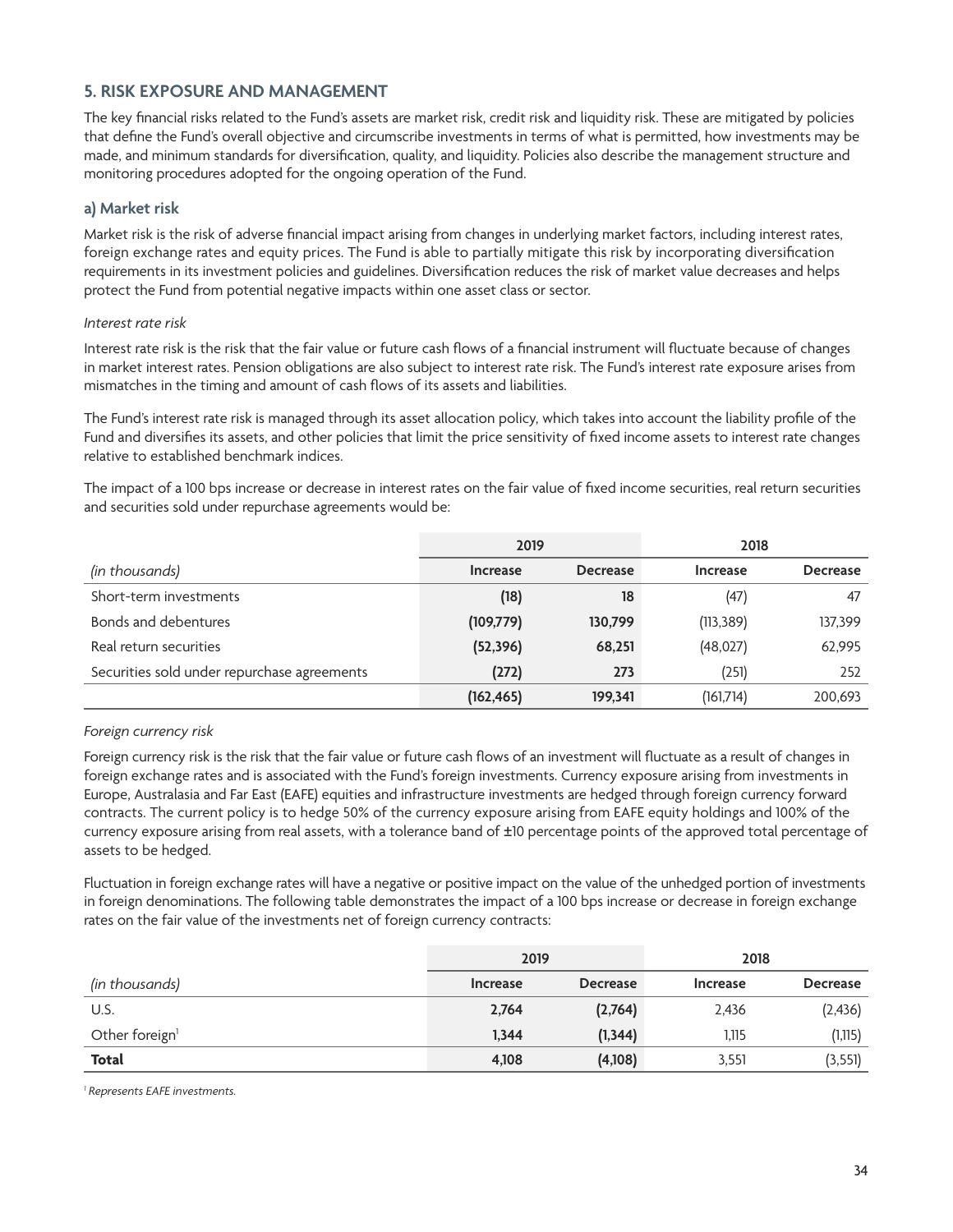#### *Equity price risk*

Equity price risk is the risk that the fair value of an investment will fluctuate because of changes in market prices, whether those changes are caused by factors specific to the individual investment or its issuer, or factors affecting all securities traded in the market. The Fund's exposure to equity price risk arises primarily from investments in equities and, to a lesser extent, investments in real estate and infrastructure. Policies set minimum standards for diversification of assets at the total Fund level and within individual portfolios.

A concentration of equity price risk exists when a significant portion of an equity portfolio is invested in entities that operate in the same industry or engage in similar activities and are affected similarly by changes in economic or other conditions. The following table outlines the sectors the equity portfolios are invested in:

|                                            | 2019    |       | 2018    |       |
|--------------------------------------------|---------|-------|---------|-------|
| (in thousands, unless otherwise indicated) | \$      | $\%$  | \$      | %     |
| Financials                                 | 236,907 | 23.9  | 203,711 | 23.5  |
| Industrials                                | 121,610 | 12.3  | 104,949 | 12.1  |
| Energy                                     | 104,447 | 10.6  | 94,596  | 10.9  |
| Information technology                     | 100,857 | 10.2  | 80,947  | 9.3   |
| Consumer staples                           | 88,858  | 9.0   | 73,080  | 8.4   |
| Consumer discretionary                     | 78,969  | 8.0   | 71,655  | 8.3   |
| <b>Materials</b>                           | 68,673  | 6.9   | 65,164  | 7.5   |
| Telecommunication services                 | 65,278  | 6.6   | 56,485  | 6.5   |
| Health care                                | 57,536  | 5.8   | 58,944  | 6.8   |
| <b>Utilities</b>                           | 36,932  | 3.7   | 31,680  | 3.6   |
| Real estate                                | 25,033  | 2.5   | 19,745  | 2.3   |
| Other                                      | 5,341   | 0.5   | 7,205   | 0.8   |
| <b>Total</b>                               | 990,441 | 100.0 | 868,161 | 100.0 |

As at 31 December 2019, 44.1% (2018 – 43.8%) of the Fund's investments, net of securities sold under repurchase agreements and mortgages payable, were in equities. The impact of an increase or decrease of 10% in equity prices, with all other factors held constant, would be an increase or decrease, respectively, in net assets available for benefits of \$99 million (2018 – \$87 million).

## **b) Credit risk**

Credit risk is the risk of loss arising from a counterparty's inability to fulfill its contractual obligations. Credit risk includes the risk of default and encompasses both the probability of loss and the probable size of the loss, net of recoveries and collateral, over time.

The Fund's credit risk associated with investments is managed through policies that include minimum credit rating requirements and limits by sector, counterparty, and credit rating. In the event that a credit change renders an approved investment holding ineligible, the Fund will take the necessary actions to restructure holdings while minimizing losses. The credit quality of issuers of debt securities is assessed by reference to published credit ratings and investment management analysis.

Credit risk exposure on fixed income and real return securities is divided into short-term (less than one year) and long-term (greater than one year). All short-term exposure must be rated R-1 high or equivalent unless issued or fully guaranteed by the Government of Canada or a Canadian province. The maximum exposure to credit risk for fixed income and real return securities is the carrying amount of these investments.

A concentration of credit risk exists when a significant portion of a credit portfolio is invested in entities that operate in the same industry or engage in similar activities and are affected similarly by changes in economic or other conditions.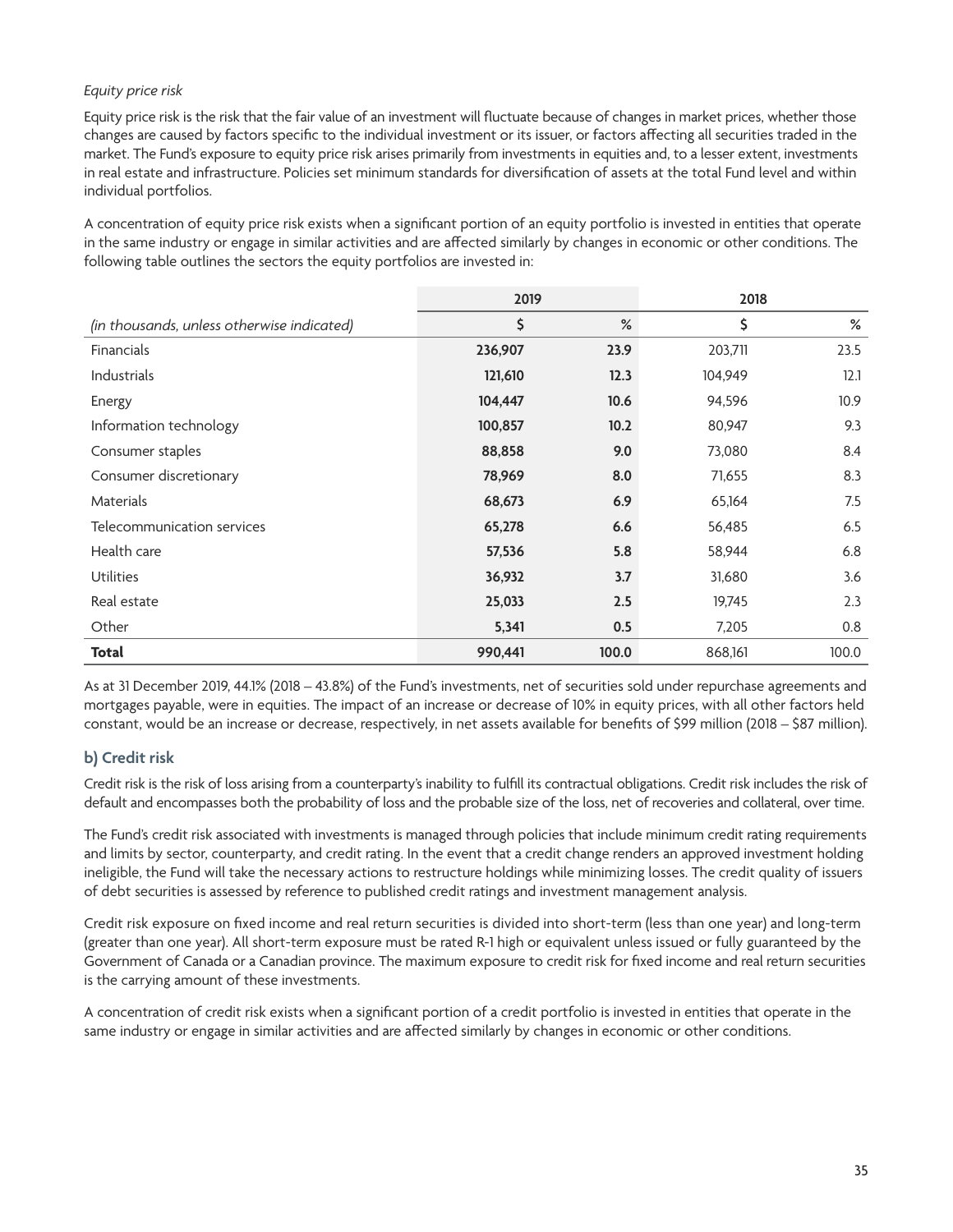The following table indicates the credit risk exposure and concentration of credit risk of fixed income and real return securities:

|                                            | 2019      |       | 2018      |       |
|--------------------------------------------|-----------|-------|-----------|-------|
| (in thousands, unless otherwise indicated) | \$        | %     | Ş         | %     |
| Securities issued or guaranteed by:        |           |       |           |       |
| Government of Canada                       | 479,913   | 33.2  | 447,315   | 34.1  |
| Provinces/municipalities                   | 862,723   | 59.7  | 780,993   | 59.5  |
| Corporate/other                            | 102,604   | 7.1   | 84,675    | 6.4   |
|                                            | 1,445,240 | 100.0 | 1,312,983 | 100.0 |
| Credit rating:                             |           |       |           |       |
| <b>AAA</b>                                 | 569,239   | 39.4  | 458,742   | 34.9  |
| $A - to AA +$                              | 860,177   | 59.5  | 838,427   | 63.9  |
| <b>BBB</b>                                 | 15,824    | 1.1   | 15,814    | 1.2   |
|                                            | 1,445,240 | 100.0 | 1,312,983 | 100.0 |

Credit risk arising from foreign currency forward contracts is managed by entering into contracts with creditworthy counterparties subject to minimum credit rating requirements and by setting limits on the allowable amount of exposure to each of these counterparties.

## **c) Liquidity risk**

Liquidity risk is the risk that the Plan would have insufficient cash flows to meet its pension obligations, investment-related obligations, and operating expenses as they come due. Liquidity risk is managed through holdings of highly liquid short-term investments, forecasting of cash flow requirements, and daily monitoring. Cash sources include investment income, proceeds from the sale of investments, and employee and employer contributions.

The Plan's financial liabilities consist of securities sold under repurchase agreements, mortgages payable, and accounts payable and accrued liabilities. The maturity analysis for mortgages payable is provided in Note 6. All securities sold under repurchase agreements have remaining terms that do not exceed 60 days. The term to maturity of accounts payable and accrued liabilities is within one year and the net amount payable is \$3.5 million (2018 – \$15.4 million). There are no foreign currency forward contracts in liability positions.

## **6. MORTGAGES PAYABLE**

Mortgages mature in November 2022 and November 2025. Mortgages are secured by land and specific rental properties and bear interest at fixed rates of 3.45% and 3.81%. The estimated payments of principal and interest are as follows:

|                |           | 2019     |  |
|----------------|-----------|----------|--|
| (in thousands) | Principal | Interest |  |
| 2020           | 297       | 327      |  |
| 2021           | 308       | 316      |  |
| 2022           | 3,708     | 295      |  |
| 2023           | 192       | 179      |  |
| 2024           | 200       | 172      |  |
| 2025           | 4,436     | 151      |  |
| <b>Total</b>   | 9,141     | 1,440    |  |

During 2019, interest paid on these mortgages amounted to \$0.3 million (2018 – \$0.3 million).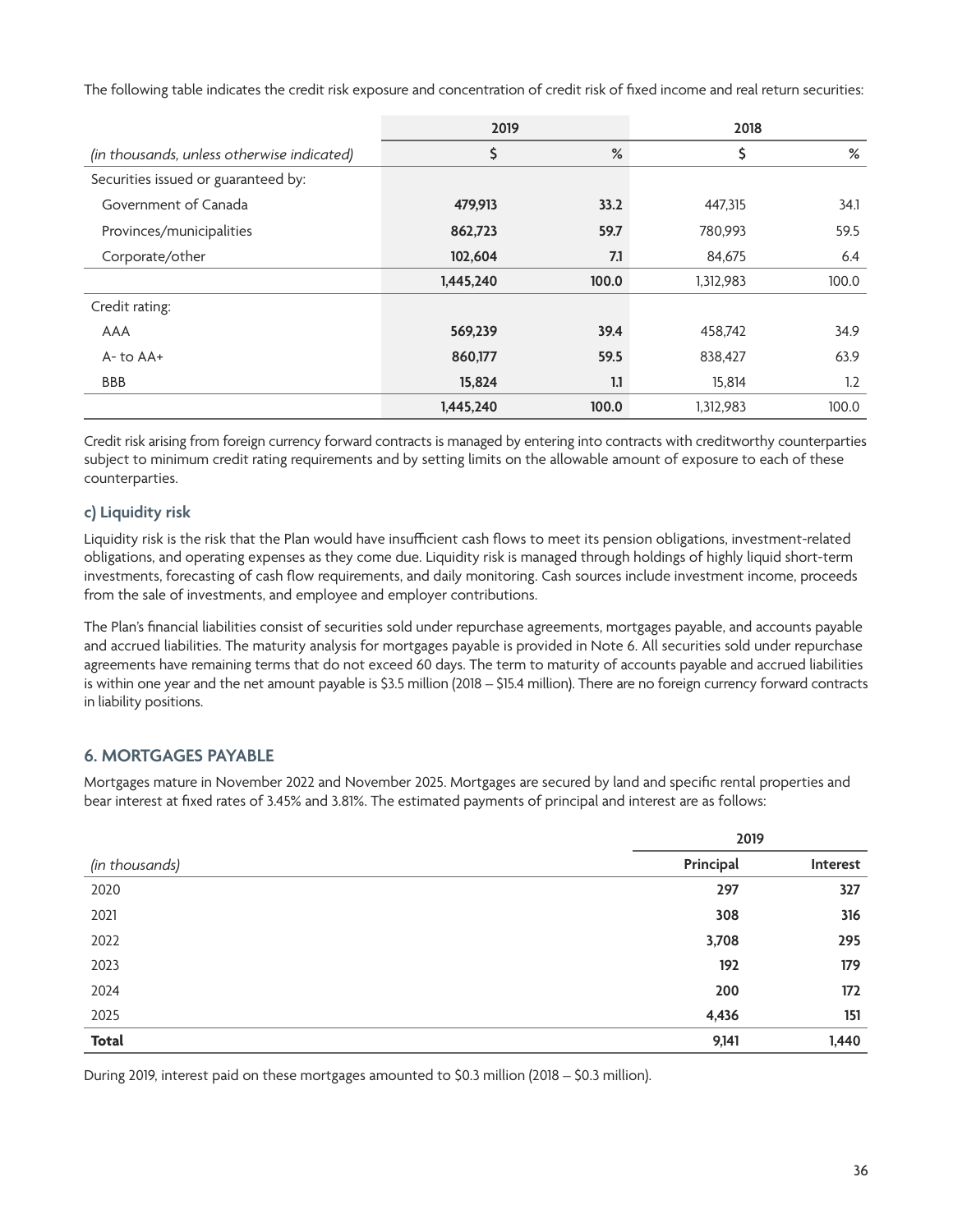## **7. PENSION OBLIGATIONS**

As at 31 December 2019, an actuarial valuation of the Plan was conducted by Mercer (Canada) Limited. A copy of this valuation will be filed with OSFI and CRA.

The valuation was prepared using the projected unit credit method and reflects management's best estimate of future economic events, involving both demographic and economic assumptions. The demographic assumptions include considerations such as mortality, withdrawals and retirement rates. The significant economic assumptions are as follows:

|                                                                    | 2019                                | 2018                                |
|--------------------------------------------------------------------|-------------------------------------|-------------------------------------|
| Real discount rate                                                 | 2.80%                               | 3.20%                               |
| Inflation rate                                                     | 2.00%                               | 2.00%                               |
| Rate of compensation increase                                      | 3.25% + age based promotional scale | 3.25% + age based promotional scale |
| Mortality table (issued by the<br>Canadian Institute of Actuaries) | CPM2014 (CPM-B scale)               | CPM2014 (CPM-B scale)               |

Variances between such estimates and actual experience, which may be material, will emerge as gains and losses in future valuations. Based on the 31 December 2019 valuation, the actuarial present value of accrued pension benefits on a going concern basis is \$1.9 billion (2018 – \$1.7 billion).

As is standard for actuarial valuations, it is reasonably possible, based on existing knowledge, that changes in future conditions in the near term could require a material change in the recognized amounts. It is not possible to determine the magnitude of any such changes.

CMHC bears the risk of experience loss against the long-term assumptions and credit risk associated with the Plan asset portfolio and is responsible for the liability associated with the ongoing operations of the Plan.

In accordance with the PBSA, the next required actuarial valuation will be as at 31 December 2020.

## **8. CONTRIBUTIONS**

Contributions comprise the following:

| (in thousands)             | 2019   | 2018   |
|----------------------------|--------|--------|
| <b>Defined benefit</b>     |        |        |
| Employer                   |        |        |
| Current service            | 15,837 | 22,416 |
| Special payments           | 13,741 | 23,888 |
| Total employer             | 29,578 | 46,304 |
| Employees                  |        |        |
| Current service            | 17,187 | 15,528 |
| Past service               | 8,747  | 254    |
| Total employees            | 25,934 | 15,782 |
| <b>Total contributions</b> | 55,512 | 62,086 |

As a result of the solvency deficit reported in the 31 December 2018 actuarial valuation report, \$12.9 million (2018 – \$22.4 million) in solvency special payments were made.

Special payments also included \$0.8 million (2018 – \$1.5 million) to fund transfer deficiencies for members electing to transfer out of the Plan in 2018.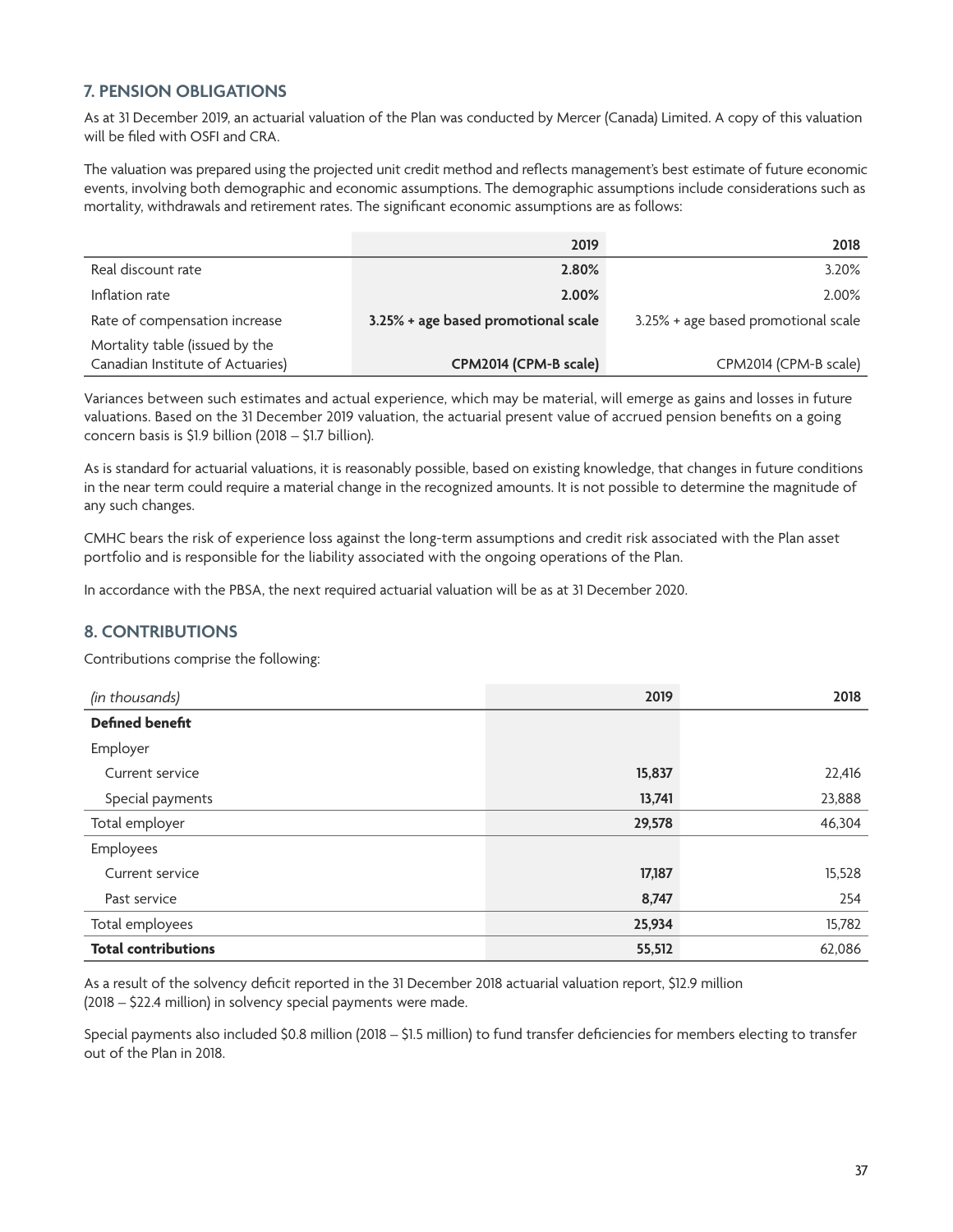## **9. BENEFITS PAID**

| (in thousands)               | 2019   | 2018   |
|------------------------------|--------|--------|
| Retirement                   | 77,287 | 76,565 |
| Death                        | 7,468  | 7,123  |
| Disability                   | 111    | 109    |
| Transfer restriction annuity | 565    | 678    |
| <b>Total</b>                 | 85,431 | 84,475 |

## **10. OPERATING EXPENSES**

Operating expenses include the administrative costs related to the management of the Plan. The following table outlines the operating expenses for the year:

| (in thousands)                            | 2019  | 2018  |
|-------------------------------------------|-------|-------|
| Investment personnel and support services | 2,715 | 2,774 |
| Pension benefits administration           | 2,350 | 2.257 |
| Investment management fees                | 1,373 | 2,321 |
| Audit and actuarial fees                  | 273   | 230   |
| Other administration costs                | 713   | 777   |
| <b>Total</b>                              | 7,424 | 8.359 |

## **11. RELATED PARTY TRANSACTIONS**

The Fund's related parties include key management personnel and CMHC and its related parties. CMHC, the Plan Sponsor, is related in terms of common ownership to all Government of Canada departments, agencies and Crown corporations.

The following table summarizes the amount invested in instruments issued by CMHC or its related parties and amounts owed by related parties:

| (in thousands)                      | 2019    | 2018    |
|-------------------------------------|---------|---------|
| Short-term investments <sup>1</sup> | 9,649   | 26,643  |
| Bonds and debentures <sup>2</sup>   | 207,126 | 182,662 |
| Real return securities <sup>1</sup> | 263,138 | 238,011 |
| Total                               | 479,913 | 447.316 |

*1 This is invested in related parties other than the Plan Sponsor.*

*2 \$66.6 million (2018 – \$50.6 million) in CMHC and \$140.5 million (2018 – \$132.0 million) in related parties other than the Plan Sponsor.*

Transactions with the Plan Sponsor were conducted in the normal course of operations and measured at the amount of consideration established and agreed to by both parties. Included in operating expenses is \$3.8 million (2018 – \$4.2 million) for administrative services provided by the Plan Sponsor. Included in accounts payable and accrued liabilities is \$0.7 million (2018 – \$1.1 million) due to the Plan Sponsor for administrative services provided to the Plan and \$1.4 million (2018 – \$13.7 million) for payments made by the Plan Sponsor on behalf of the Plan. Included in accounts receivable and other assets is nil (2018 – \$0.4 million) due from the Plan Sponsor for current service contributions.

The Plan defines its key management personnel as the Plan's Trustees, CMHC's Board of Directors and those senior executives responsible for planning, directing and controlling the Plan's activities. The remuneration of those senior executives is paid by the Plan and, as they are also employees of CMHC, a portion of their remuneration is reimbursed by CMHC. The Plan does not pay the remuneration of the Plan's Trustees or CMHC's Board of Directors.